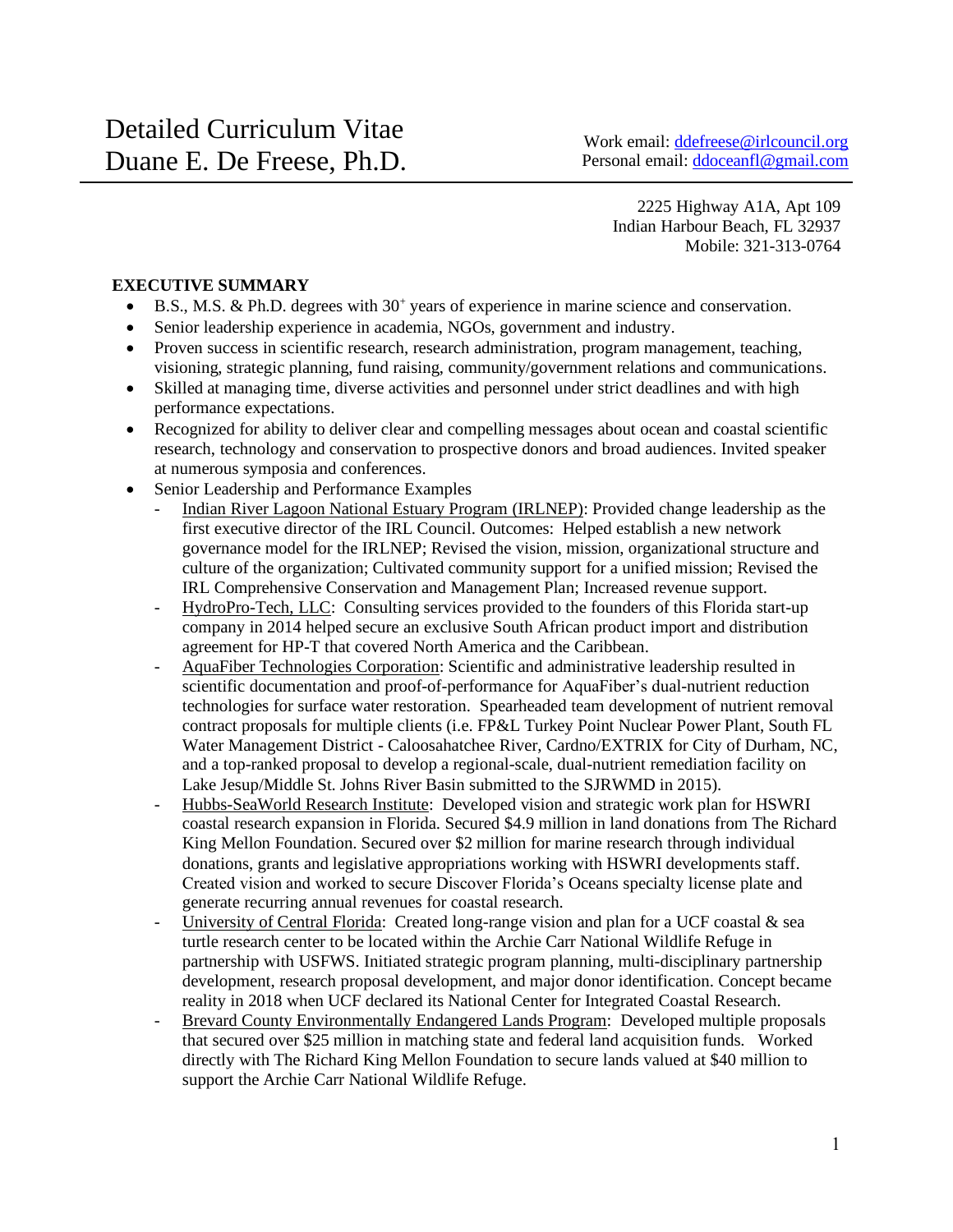# **Duane E. De Freese, Ph.D. Curriculum Vitae - Detailed**

### **EDUCATION**

B.S. Zoology, University of Rhode Island (1976) M.S. Marine Biology, Florida Institute of Technology (1982) Ph.D. Marine Biology, Florida Institute of Technology (1988) Post-Doctoral Research Associate, University of Florida, FMEL (1990-1991)

# **ADDITIONAL EDUCATION**

Rollins College, Roy E. Crummer Graduate Schools of Business. "Mini MBA" Certificate Program (2002). Crummer Management Program.

- Duke University School of the Environment, (1991). Senior Professional Program: Land Acquisition & Conservation.
- Culture of Marine Invertebrates for Research Purposes (1983) Marine Biological Laboratory, Woods Hole, Mass.
- Sea Education Association, Woods Hole, Mass. (1976). Apprentice & deckhand on 100 ft. staysail schooner, R/V Westward. Participated in SEA alumni open-ocean sail out of Old San Juan, Puerto Rico (2014).

### **PROFESSIONAL EXPERIENCE**

### *Current Professional Activities*

*1 October 2015 – Present*

**Executive Director Indian River Lagoon Council and Indian River Lagoon National Estuary Program.** Responsible for leading the implementation of the Indian River Lagoon National Estuary Program Management Conference which includes science-driven conservation and management initiatives, public education & outreach, program administration, major donor development, policy guidance and revision/implementation of the IRL Comprehensive Conservation and Management Plan – Looking Ahead to 2030.

#### *2 August 2019 – Present*

**Florida Fish and Wildlife Conservation Commission (FWC) Red Tide Task Force.**  Appointment by Governor Ron DeSantis. The Red Tide Task Force focus on the causes of Red Tide and will be supported by FWC's Center for Red Tide Research in St. Petersburg, FL. The Red Tide Task Force complements the Florida Blue Green Algae Task Force and the Florida Red Tide Mitigation and Technology Development Initiative, a partnership between the Fish and Wildlife Research Institute within FWC and Mote Marine Laboratory.

### *1 April 2014 – October 1, 2015*

**Senior Consultant Science & Sustainability, HydroPro-Tech, LLC**. Provided executivelevel consulting services to a start-up company that imports a proprietary, latex-based concrete admixture product manufactured in South Africa. Responsibilities included scientific oversight, sustainability planning, and assistance with development of a vision, mission, corporate structure, and business plan for market penetration. Consultations in 2014 resulted in an exclusive import and distribution agreement for HydroPro-Tech that covers North America and the Caribbean.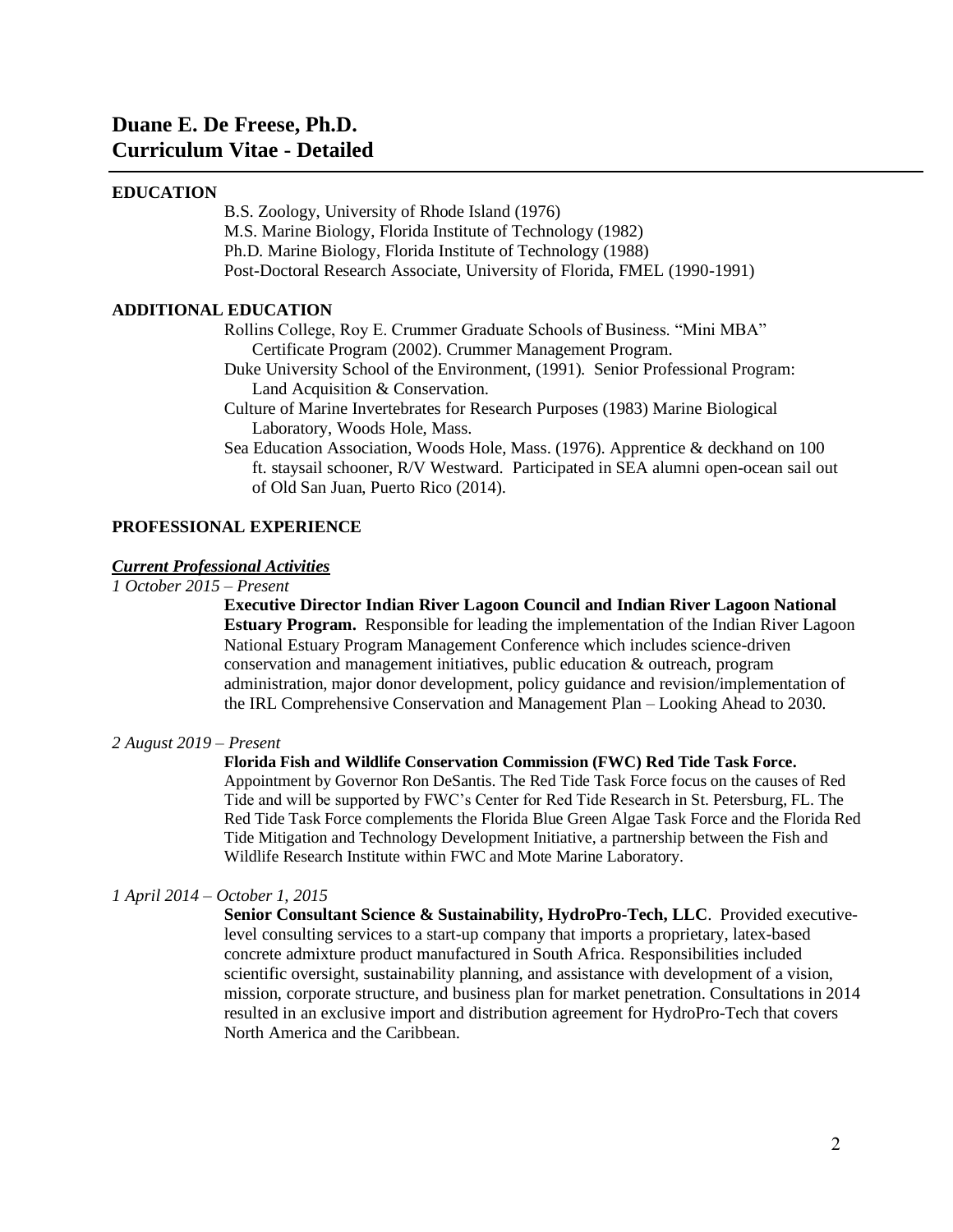#### *22 July 2013 – Present*

**CareerSource Florida Board of Directors.** Appointment by Governor Rick Scott. Two terms of Appointment: 22 July 2013 – 21 March 2015; 9 November 2015 – 21 March 2018. Serving on the Executive Committee and as board member sponsor for a CSF Advance Manufacturing Sector Strategy Marketplace Intelligence Initiative in 2015-2016.

### **Previous Professional Experience**

# *1 January 2011 to 13 March 2015*

**Senior Vice President of Science & Business Development, AquaFiber Technologies Corporation.** Provided senior executive oversight and management for all scientific and intellectual property activities associated with the company. Provided science leadership for a 5-year contract with the St. Johns River Water Management District to document AquaFiber IP and technology efficacy as a dual-nutrient remediation process for surface waters. Aligned complex science and technology issues with internal/external corporate communications activities. Assisted with cultivation of private-sector investors. Provided leadership in development of marketing collaterals, messaging and branding. Led development of large, complex proposals and contracts. Spearheaded corporate discussions regarding Florida water policy related to dual-nutrient remediation, nutrient credit trading, numeric nutrient criteria and technology development.

#### *1 March 2009 to 31 December 2010*

### **Vice President of Science & Business Development, AquaFiber Technologies**

**Corporation.** In 2009, the company began its transition from R&D to build a prototype, commercial-scale water restoration facility on Lake Jesup, FL. With a focus on dual-nutrient (nitrogen and phosphorus) remediation technologies for surface waters, AquaFiber investors built the first "pay-for-performance" nutrient remediation facility in Florida. Job responsibilities include science administration and leadership, new business development, corporate strategic planning, and community & inter-governmental relations. Position reports directly to the AquaFiber President/CEO and worked directly with the senior leadership team, Board of Trustees and Investors on a daily basis. Specific job experience: Dual nutrient remediation in surface waters (nitrogen & phosphorus); Microalgae growth and harvesting; Algae co-product applications; Algae to biofuels applications. In 2009, AquaFiber served as a sub-contractor to SAIC (prime contractor) providing large quantities of algal-based biomass to support a SAIC Phase 1 DARPA contract (\$25M) to produce algae-derived JP-8 jet fuel. I received a 25% salary increase within the first year of employment based on job performance.

*2009-2010* Served as a volunteer science/technical advisory member and chapter author for the Urban Land Institute – Technical Assistance Panel developing a Regional Water Strategy Briefing Book for *myregion.org*.

#### *February 2008-March 2009*

**Visiting Associate Scientist & Interim Director, University of Central Florida (UCF) Coastal Sustainability Initiative.** Twelve-month appointment to provide administrative, scientific leadership and fund-raising support to the UCF College of Sciences. Position reported directly to the UCF Dean of the College of Sciences and worked closely with the Chair of the Department of Biological Science and the UCF Foundation. Primary responsibilities included: Strategic planning to advance UCF's interest in expanded marine and coastal sustainability research; legacy planning for the UCF sea turtle research program; and development of proposals for sustainability research and new education program funding. Positioned included teaching OCE 3008 – General Oceanography (Biological, Geological, Chemical and Physical Oceanography) for Fall Semester 2009.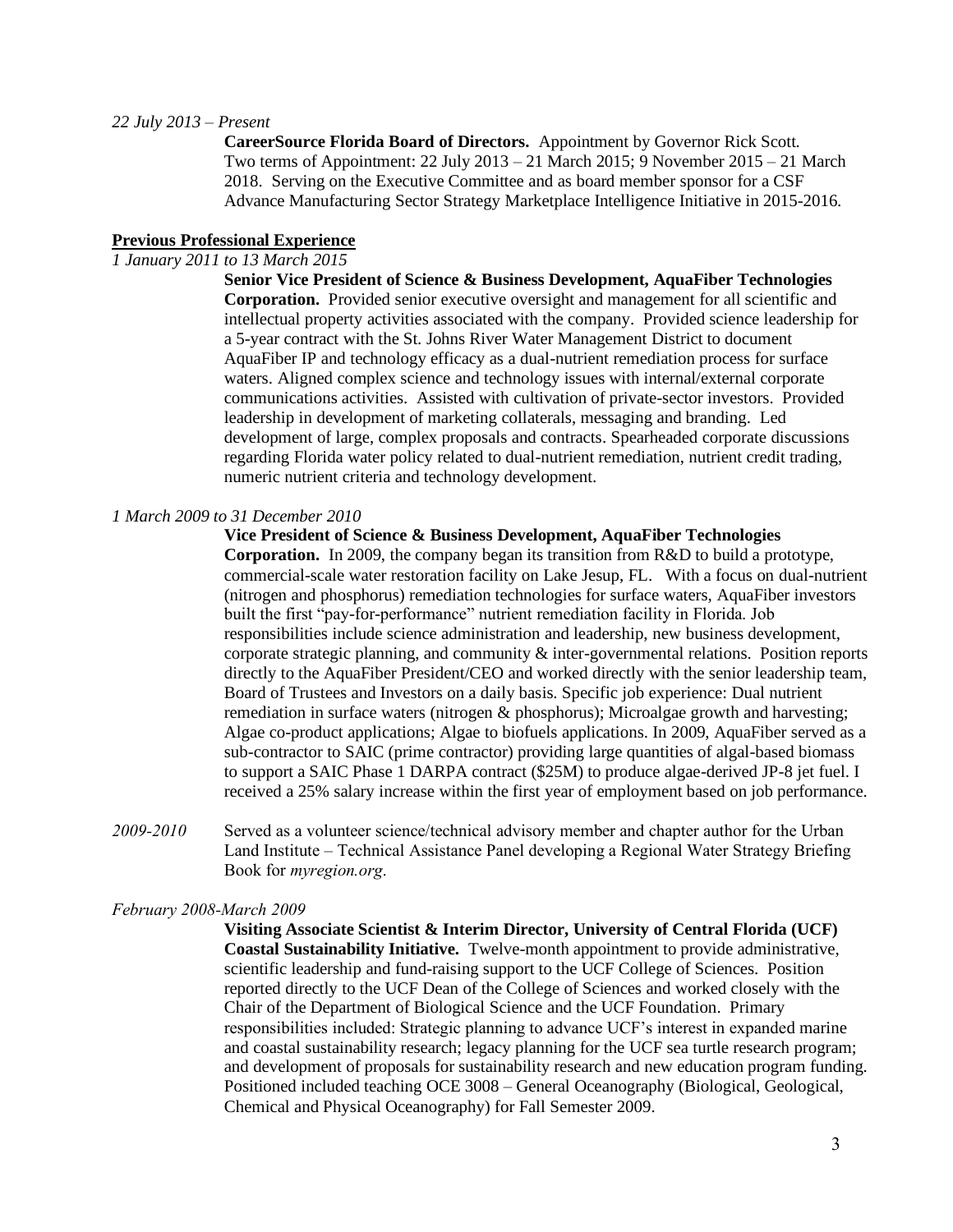Spearheaded 6 milestones at UCF:

- 1. A strong coalition of UCF faculty and administrators was developed representing each of the 12 Colleges at the university with interest and expertise in crossdisciplinary education and research in coastal sustainability science and technology.
- 2. Major donors were identified and cultivated. Donor prospect lists were developed.
- 3. Over ten proposals and pre-proposals were developed.
- 4. Stakeholder interests and opportunities were identified to develop a center of excellence in coastal sustainability science at UCF and to expand UCF's research and teaching "footprint" in ocean and coastal ecosystem research, resource management and conservation.
- 5. UCF's academic standing in coastal sustainability science was enhanced through scientific publications, an active public speaking campaign and communication of a bold vision for UCF to become a national leader in cross-disciplinary teaching, learning, research and practice in coastal sustainability science.
- *6.* A long-term strategy for the UCF sea turtle research program and a new coastal research center was developed. Implementation of those plans and active fundraising began in 2013-2014.

Represented the Dean of the College of Sciences as a senior-faculty participant in a semester-long pilot course conducted by the UCF Faculty Center for Teaching and Learning to assist new faculty hires in developing effective classroom management and teaching skills.

- *2005-2017* **Courtesy Professor UCF Biology Department**. Provided seminars and lectures as requested. Participated in graduate student research committees. Ph.D. Students: Ann Spellmen, Ph.D. Research Thesis: "Manatee behavior and critical habitat utilization". Dr. Graham Worthy, Committee Chair, Biology Department, UCF (2009-present): M.S Students: Kendra Cope. M.S. Research Thesis: "Marine Turtle Valuation: An economic impact study of conservation in Brevard and Indian River County, Florida". Dr. Kate Mansfield, Committee Chair, Biology Department, UCF (2013-present).
- *2007-2017* **Adjunct Professor Florida Institute of Technology (FL Tech).** Graduate student research committees. Ph.D. Student: Emily Ralston, Ph.D. Research Thesis: Marine bio-fouling. Dr. Geoffrey Swain, Committee Chair. Oceanography and Ocean Engineering, FL Tech (2008-2013). Jared McNally. M.S. Research Thesis: "Determination of Nitrogen Leaching Potential of Fertilizer". Dr. Tom Belanger, Committee Chair, Environmental Sciences Department, Florida Institute of Technology (2014-present).
- *2003-2009* **Adjunct Professor Brevard Community College.** Professor teaching general Oceanography (OCE 1001) during Fall and Spring Semesters. BCC Physical Sciences Department (2 sections;  $\sim 60$  students each semester).
- *1999 –2008* **Vice President Florida Research, Hubbs-SeaWorld Research Institute** Provided scientific, fund-raising and administrative leadership for the creation and expansion of HSWRI scientific programs in Florida. Began job with 4 primary goals: 1. Position the Institute and its scientists in Florida to achieve and sustain scientific excellence; 2. Secure coastal property in Florida for HSWRI research facility expansion; 3. Expand revenues to support the HSWRI Florida expansion, and 4. Build community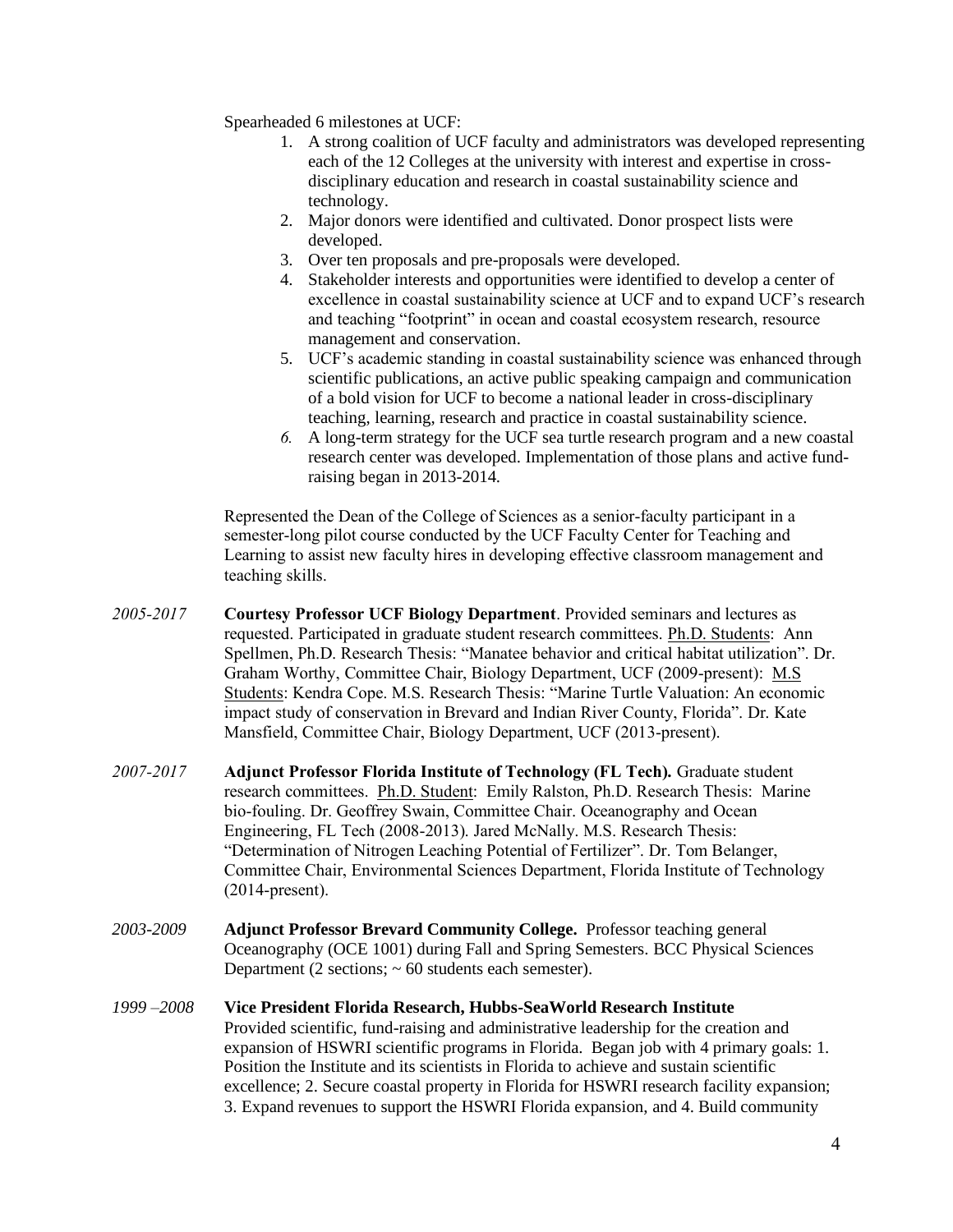recognition and respect for HSWRI and its 40-year history of scientific research achievements. Primary job responsibilities extended beyond the role of a traditional V.P. of Research to include a wide range of additional responsibilities traditionally associated with a CEO/COO and Senior Development Director positions. During my tenure at HSWRI, I provided leadership in long-term strategic plan development; major-donor identification, cultivation and development; community and corporate relations; new facility planning and A&E contractor oversight; facility operations; safety oversight; leadership with local and state agencies in property zoning changes; budget and financial planning; media relations; and innovative partnership development. The V.P. position reported directly to the President of HSWRI (with headquarters in San Diego, CA) and worked directly with members of the Florida members of the Board of Trustees.

Milestone Accomplishments as V.P. of Florida Research (1998-2008)

- Created the vision and implemented the start-up phase of the HSWRI Florida expansion including oversight of Florida staff additions and facility expansion.
- Expanded extramural funding for the Institute in Florida with consistent growth of extramural research funding on an annual basis from 1998 to 2008.
- Worked with the HSWRI senior science team to develop and implement an annual and long-term strategic science plan that integrated the scientific research, conservation and education mission components of the Institute.
- Co-authored Institute-wide science productivity and ethics policies with senior scientist team.
- Created and funded the first "Hubbs-SeaWorld Professor" position, an endowed faculty position, in partnership with the Biology Department at University of Central Florida in 2001.
- Successfully cultivated a land donation (10 acres) from the Richard King Mellon (RKM) Foundation in 2004 valued at over \$4.9 million and worked to add these properties into the Congressionally identified boundary of the Archie Carr National Wildlife Refuge as part of a 65 acre (\$21.3 million) land donation to USFWS from RKM.
- Worked with HSWRI development director to create a community leadership committee, expand the Hubbs-SeaWorld Society, diversify the national scope of the Board of Trustees, and cultivate major-donor development.
- Assisted the UCF Biology Department in curriculum planning for a new multidisciplinary Ph.D. Program in Conservation Biology (began Fall 2006).
- Served as senior author and program administrator for numerous successful scientific grant proposals (listed in following sections of CV).
- Developed the first HSWRI Florida Hurricane Safety Plan in 2005 and updated the plan annually. Provided support for the development of HSWRI standard operating procedures.
- Served in a leadership capacity to create the vision for a new Florida specialty license plate (*Discover Florida's Oceans*) and worked with HSWRI Development staff to gain passage of the Bill into FL Law by the FL Legislature and FL Governor Jeb Bush in 2005.
- Expanded statewide and national recognition for HSWRI through an active public speaking campaign and leadership participation in statewide and regional committees and advisory boards.
- Helped developed a HSWRI-UCF research partnership (which was later expanded to the Caribbean Conservation Corporation and the Loggerhead Marinelife Center of Juno Beach) and secured multi-year, extramural funding to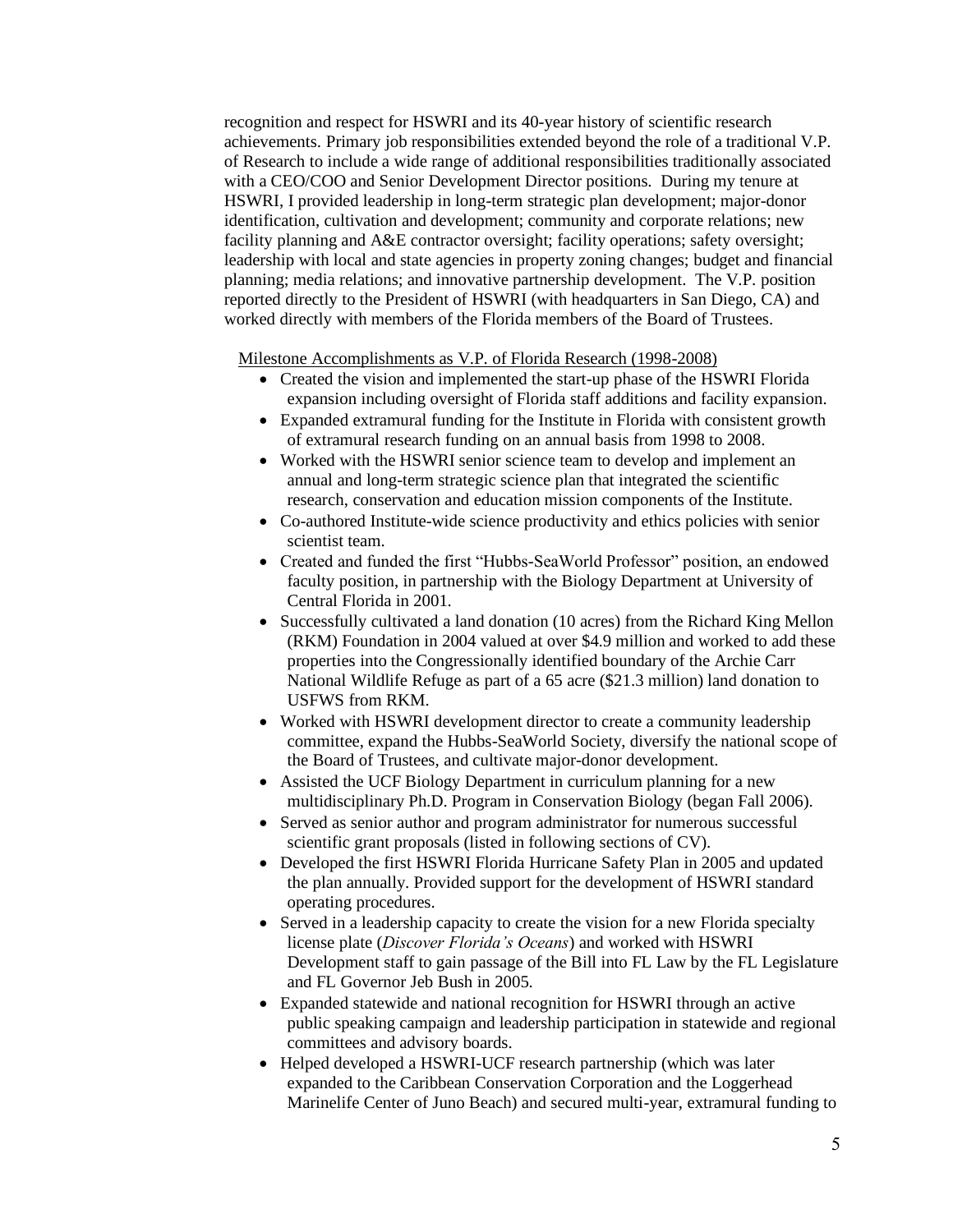implement and sustain the first leatherback satellite tracking program in Florida (2001-2004). Co-Pi's – Dr Llew Ehrhart (UCF), Dr. Brent Stewart (HSWRI) and Dr. Scott Eckert (formally HSWRI, now at Duke University).

- Worked with HSWRI Development staff and Congressman Dave Weldon's office to secure \$605,120 (2005) and \$350,000 (2006) in Congressional appropriations to begin site planning and construction of the new HSWRI research facility in Florida.
- Worked with HSWRI Development staff and Florida Senator Mike Haridopolos and Florida House Leader Andy Gardiner to secure a \$610,000 state appropriation during the 2006 Legislative Session.
- Developed a campus master plan vision with support from A&E consultants for a HSWRI joint-use research facility with University of Central Florida and Florida Fish and Wildlife Conservation Commission.
- Worked with the Florida Ocean Alliance, the Orlando Regional Chamber of Commerce, and "*myregion.org*", in concert with a strategic and active public speaking schedule, to help increase statewide awareness and appreciation for the value of Florida's Ocean Economy.
- Pursued innovative and visionary multi-disciplinary partnerships. Example: In 2007, I assembled an innovative team of academic, government, non-profitresearch, and corporate for-profit partners to address national priorities and immediate opportunities to position the State of Florida as a leader in ocean and coastal research and technology development (with a focus on several independent, but converging, lines of marine research and technology development). The partners included HSWRI, UCF, Florida Institute of Technology, USGS, Burnham Institute for Medical Research, Dynamac Corporation, the Balmoral Group (a private, for-profit economic and financial group), Aqua-Magnetics, Inc. (a private, for-profit start-up company developing coastal observation buoys and innovative energy technology to power buoys), AquaFiber Technologies Corporation (a private, for-profit start-up company developing biotech pollution mitigation technologies with product value to energy, textile industry) and Roffer's Ocean Fishing Forecasting Service, Inc. (a private, for-profit company developing ocean and fishing forecast technology and interpretation services). A pre-proposal for a \$10 million Florida Center of Excellence Award was prepared and submitted. Although ranked highly, the proposal was not recommended for further statewide consideration. The process lead to a number of secondary research partnerships and initiatives that continued through 2010.
- In April 2007, HSWRI-FL was named one of the 50 most influential businesses in Brevard by Space Coast Business Magazine.
- Worked with HSWRI senior scientists and its research partners to secure over \$2 million in extramural research directed grants, contracts and awards (represent individually-lead funding initiatives to support "in-water" scientist activities.
- *2007* **Comprehensive Economic Development Strategy Committee** East Central Florida Regional Planning Council and "myregion.org". Assisted ECFRPC in development of a successful Comprehensive Economic Development Strategy for East Central Florida.
- *2006* **Professor for the Geospatial Sensing Institute for Project Launch.** Professional development program for elementary and middle school math and science teachers. Developed by Whitaker Center at Florida Gulf Coast University and Florida Space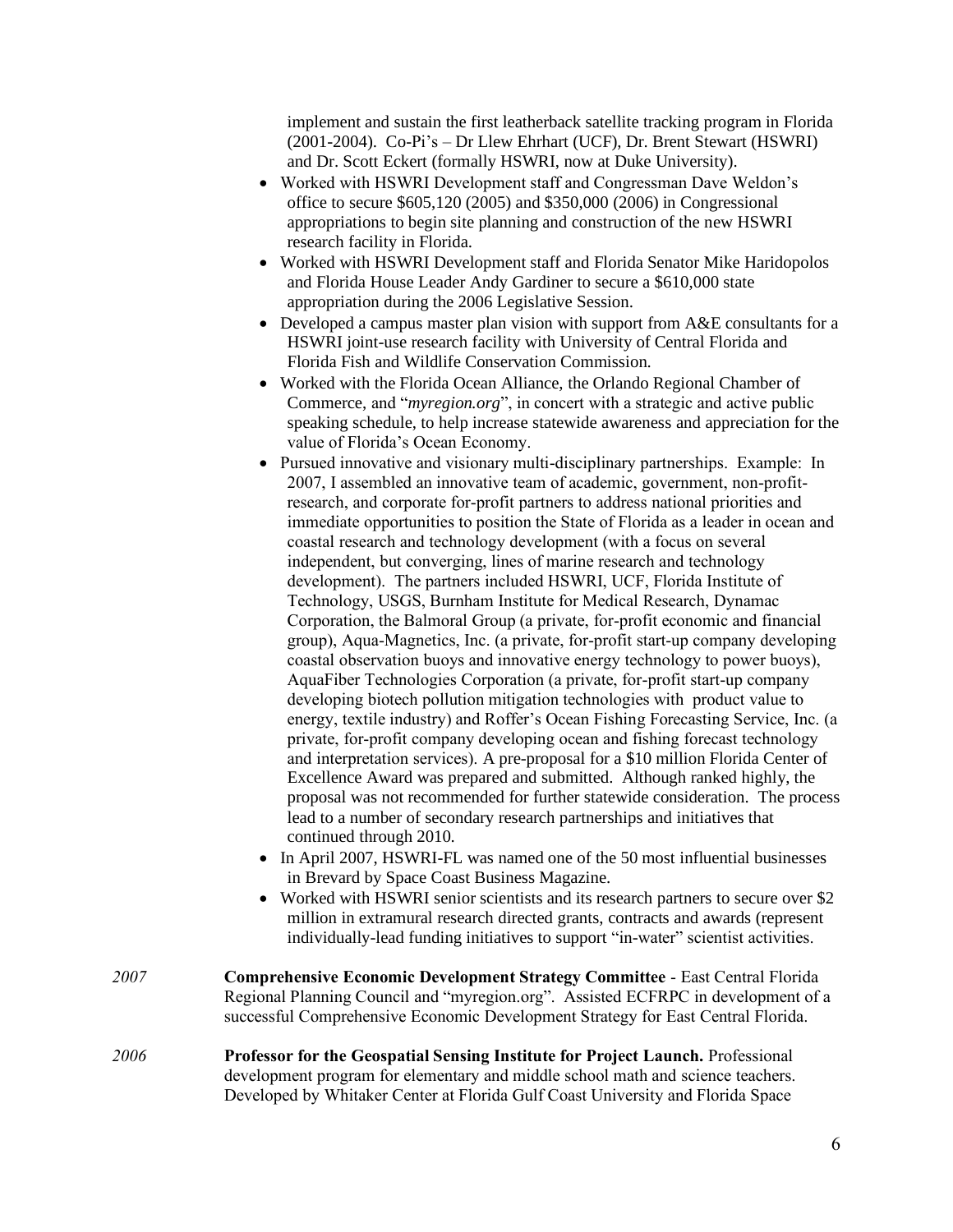|             | Research Institute. Intensive 2-week summer institute conducted at UCF Solar Energy<br>Center, Cocoa Campus of Brevard Community College (July $11 - 21$ , 2006).                                                                                |
|-------------|--------------------------------------------------------------------------------------------------------------------------------------------------------------------------------------------------------------------------------------------------|
| 1999        | Promoted to HSWRI Vice President of Florida Research by HSWRI President and<br>appointed by HSWRI Board of Trustees as the "registered agent of HSWRI for the State<br>of Florida" (January 15, 1999).                                           |
| 1998-1999   | Florida Director of Research, Hubbs-SeaWorld Research Institute<br>Provided strategic planning and administrative leadership for 1 <sup>st</sup> year start-up of HSWRI<br>in Florida.                                                           |
| <i>2000</i> | Workshop Facilitator: Harbor Branch Oceanographic Institution Protect Wild<br><b>Dolphin Program.</b> Provided experienced workshop facilitation for organizational<br>development of the program by the Dolphin Advisory Committee.             |
| 1999        | Workshop Facilitator: Visit Florida Sub-Committee on Nature and Heritage<br><b>Tourism.</b> Provided experienced workshop facilitation for a comprehensive program<br>progress analysis by the Nature and Tourism Subcommittee of Visit Florida. |
| 1991 - 1998 | <b>First Program Coordinator, Brevard County Environmentally Endangered Lands</b><br>Program.                                                                                                                                                    |

Program Vision: Establish a network of nature sanctuaries for conservation, passive recreation and environmental education through a voter-approved land acquisition and conservation program in Brevard County, Florida.

Responsibilities: Program administration, budget development, land negotiation, staff liaison to Land Selection Committee & Procedures Committee, direct staff advisory role to the Brevard County Board of County Commissioners, land acquisition, public relations, development of sanctuary management plans, property/facility management, worked with county financial planners on *ad valorem* revenue issues and bonding; planned and implemented capital development projects, grant proposal development, coordination of research associated with conservation and restoration projects, development of environmental education programs, and coordination of volunteers.

Annual Budget: Annual *ad valorem* revenues of \$3.3 million pursuant to a public referendum. The program had a total bond capability of \$55 million (over 20 years) to acquire protect and maintain environmentally endangered lands.

Milestone Accomplishments: Acquired over \$20 million of land with one-to-one matches of acquisition costs from federal and state sources through successful competitive grant proposals. Provided leadership for county land negotiations with private land owners and their real estate representatives for over \$15 million in acquisitions. Coordinated competitive RFP process and developed consultant contract with The Nature Conservancy to provide land acquisition services to county. Coordinated development of long-term management strategy for conservation lands in Brevard County. Secured Board of County Commissioner adoption of a formal county-wide natural areas management plan. Provided senior leadership for long-term vision and financial planning for the program. Extramural funding success listed chronologically in Fellowships, Grants, Funding Activities and Awards section of CV.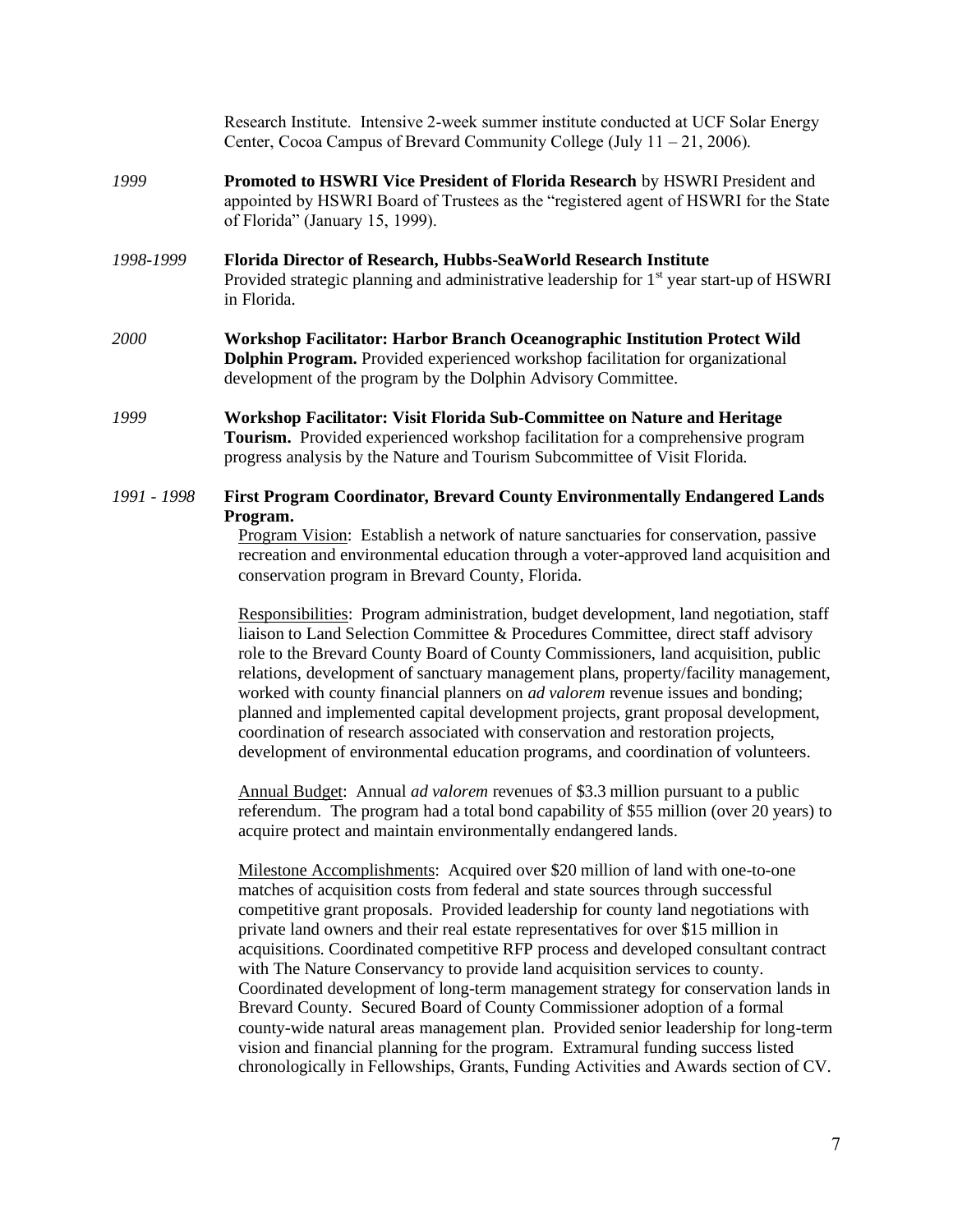| 1990-1991 | Post-Doctoral Research Associate - University of Florida, Florida Medical<br><b>Entomology Laboratory.</b><br>Mangrove marsh zooplankton ecology, Indian River Lagoon, Florida. Research<br>included analysis of ecological effects of marsh management, water quality, and<br>zooplankton diversity, abundance and distribution. Duties included field research<br>coordination and development of sea water research lab for zooplankton laboratory<br>studies. Worked directly with Dr. Jorge Rey (UF-IFAS). |
|-----------|-----------------------------------------------------------------------------------------------------------------------------------------------------------------------------------------------------------------------------------------------------------------------------------------------------------------------------------------------------------------------------------------------------------------------------------------------------------------------------------------------------------------|
| 1989-1990 | Visiting Assistant Professor, Department of Biological Sciences, Florida Institute of                                                                                                                                                                                                                                                                                                                                                                                                                           |
|           | Technology.<br>Responsibilities: Taught various lectures and labs; advised students, coordinated<br>undergraduate student research, developed grant proposals, and conducted independent<br>research.                                                                                                                                                                                                                                                                                                           |
|           | Courses taught: Invertebrate Zoology and Laboratory, Marine Ecology and<br>Laboratory, Tropical Marine Ecosystems (graduate level), Animal Physiology and<br>Laboratory, Freshman Biology I, II, III and Laboratories for each.                                                                                                                                                                                                                                                                                 |
|           | Education Program Development, Marine Resources Council of East Florida & St.<br><b>Johns River Water Management District.</b>                                                                                                                                                                                                                                                                                                                                                                                  |
|           | Responsibilities: Design and development of a public education display, educational<br>brochures and 35 mm slide show about the Indian River Lagoon.                                                                                                                                                                                                                                                                                                                                                            |
| 1988-90   | Professor, Bermuda Biological Station for Research. Tropical Marine Invertebrates<br>(5-week intensive summer course).                                                                                                                                                                                                                                                                                                                                                                                          |
|           | Responsibilities: Taught all lecture, lab and field components, coordinated graduate<br>student interns, advised students, coordinated student field research projects, supervised<br>field excursions, supervised student research, and integrated student's scientific<br>experiences with cultural experience of Bermuda.                                                                                                                                                                                    |
| 1979-88   | <b>Graduate Teaching Assistantship, Department of Biological Sciences, Florida</b>                                                                                                                                                                                                                                                                                                                                                                                                                              |
|           | <b>Institute of Technology.</b><br>Teaching Responsibilities: Laboratory courses - Freshman Biology I, II, III; Marine<br>Ecology; Marine Biology; Invertebrate Zoology. Lecture courses - Freshman Biology<br>I, Freshman Biology III, Paleontology (evolution sections).                                                                                                                                                                                                                                      |
|           | Research Responsibilities: Responsible for planning, construction, management and<br>maintenance of saltwater aquaria, participated in construction of laboratory aquaculture<br>facilities, responsible for all aspects of graduate research, responsible for radioactive<br>isotope use and safety in research laboratory. Served on departmental radioisotope<br>safety team.                                                                                                                                |
| 1988      | <b>Faculty Lecturer - Freshman Orientation, Florida Institute of Technology,</b><br>"Improving the Quality of Freshman-Level Instruction".                                                                                                                                                                                                                                                                                                                                                                      |
| 1987      | Field Research: Sponsor Spanish Wells Resorts, Ltd., Bahamas.<br>Sponsored ecological field studies of a macro-algal and invertebrate community<br>associated with a phosphate tanker wreck site (with Dr. Kerry B. Clark).                                                                                                                                                                                                                                                                                     |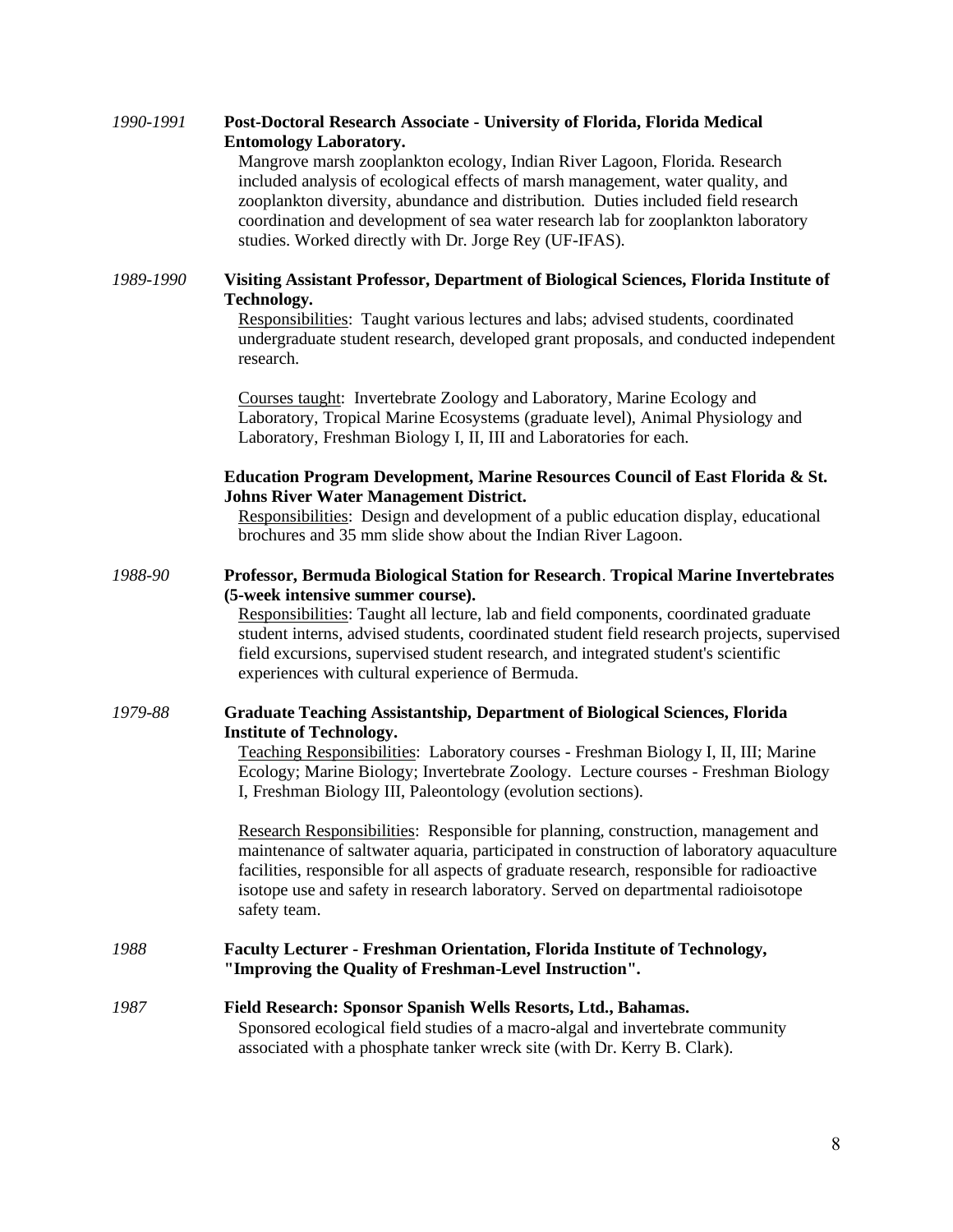*1977-78* **Youth Conservation Corps, Rhode Island Department Community Affairs.** 1977- Coordinated student shellfish research for two Rhode Island coastal ponds. Taught marine biology and ecology to high school students. 1978- Developed nature study area for field ecology studies. Taught field ecology to high school students.

### **AWARDS AND RECOGNITION**

- *2022* Junior Achievement SpaceCoast **2022 JA Business Hall of Fame Laureate***.*
- *2021* **Nominee** in the Culture Section for the East Coast Surfing Hall of Fame.
- *2020* Lead Brevard. **2020 Rodney S. Ketcham Leadership Icon Award**.
- *2019* Appointed by Florida Governor Ron DeSantis as a member of the Florida Harmful Algal Bloom (HAB) Task Force.

Marine Resources Council **Paul Kroegel Award for Outstanding Service by a Government Employee.**

Recognition for leadership with the Indian River Lagoon National Estuary Program and service to IRL conservation. Resolution by the Brevard County Board of County Commissioners (February 26, 2019)

**Friends of St. Sebastian River 2018 Environmental Enhancement Award** (January 22, 2019).

- *2015* **Charlie Corbeil Conservation Award** for exceptional leadership as the first Director of the Brevard County Environmentally Endangered Lands Program.
- *2014* **Elected President, Florida Institute of Technology Alumni Association** for 2 terms (2014 and 2015).
- *2013* **Appointed by Governor Rick Scott as a Board member of CareerSource Florida** (formally Workforce FL Inc.). Serve on the Global Talent Competitiveness Council. Appointment Terms: 07/22/2013 – 03/21/2015; 11/09/2015 – 03/21/2018.

**Elected Vice Chair of the Florida Ocean Alliance.** Re-elected annually since 2013.

- *2011* Chosen as a C-level industry executive by **Workforce Florida Inc**. to serve on the **Florida Clean Technology Industry Cluster Task Force.**
- *2010* **"myregion.org inaugural Chair Award"** for a decade of community service as a *"Champion of Regional Excellence"*. The award was created to pay tribute to an individual who exemplifies the vision and values of *myregion.org*, consistently recognizes opportunities for regional collaboration, and continues to advance the mission of *myregion.org*: "*Connecting our communities by building regional solutions".*

Named to **myregion.org Executive Board of Advisors** [\(www.myregion.org\)](http://www.myregion.org/).

*2008* Named as one of four final candidates (chosen from 85 applicants) in a national search for a new Executive Director of the Harte Institute for Gulf of Mexico Studies at Texas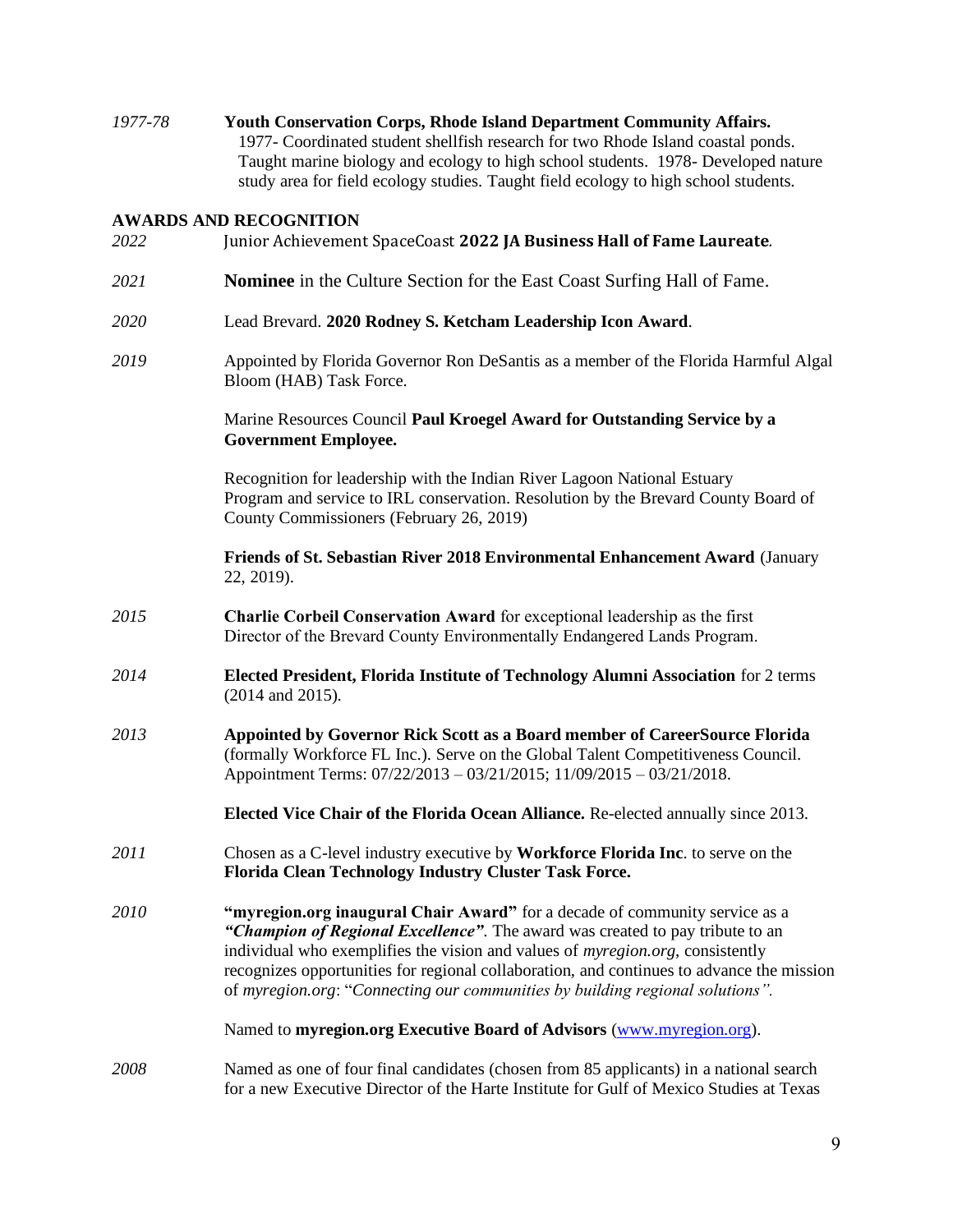|         | A&M University-Corpus Christi. (http://www.spartnerships.com/newsletter/tgi%203-14-<br>$08/\text{tgi.html}$ ).                                                                                                                                                                                                    |
|---------|-------------------------------------------------------------------------------------------------------------------------------------------------------------------------------------------------------------------------------------------------------------------------------------------------------------------|
| 2007    | Alumni Outstanding Achievement Award, Florida Institute of Technology.                                                                                                                                                                                                                                            |
|         | Appointment to Executive Council to the Dean, University of Central Florida College<br>of Sciences. Council Mission: Advise and assist the Dean of the UCF College of<br>Sciences in strategic planning, goal development & implementation, community outreach<br>& service and donor development (2007-present). |
|         | HSWRI Florida operations named one of the 50 most influential businesses in<br>region by Space Coast Business Magazine (April 2007).                                                                                                                                                                              |
|         | Florida Air Academy 2007 Community Service Award.                                                                                                                                                                                                                                                                 |
| 2006    | Central Florida Leadership Academy. Chosen as one of 70 community leaders to<br>participate in 2006 Inaugural Leadership Academy sponsored by <i>myregion.org</i> and<br>Florida Chamber of Commerce.                                                                                                             |
| 2004    | Nominated by a local citizen for a national conservation award administered by The<br>Conservation Fund, Arlington, VA.                                                                                                                                                                                           |
|         | "Listening to Leaders" speaker. Invited as community leader for live interview for<br>program sponsored by the Orlando Regional Chamber of Commerce.                                                                                                                                                              |
|         | Received 2004 Stan Blum Award for Conservation by the Marine Resources Council<br>of East Central Florida.                                                                                                                                                                                                        |
| 1999    | Recognition by the Sea Turtle Preservation Society.                                                                                                                                                                                                                                                               |
| 1998    | <b>Recognition from the Brevard County Board of County Commissioners</b> for<br>accomplishments as Program Coordinator for the Environmentally Endangered Lands<br>Program.                                                                                                                                       |
| 1996    | The Nature Conservancy Chairman's Award for Conservation, Florida TNC.                                                                                                                                                                                                                                            |
|         | Archie Carr National Wildlife Refuge - Friend of the Refuge Award.                                                                                                                                                                                                                                                |
| 1995    | <b>Appreciation Award - Indian River Lagoon National Estuary Program.</b>                                                                                                                                                                                                                                         |
| 1994    | Nominee, Florida Coastal Management Program Biennial Award for<br><b>Outstanding Contributions in Coastal Management.</b>                                                                                                                                                                                         |
| 1989    | <b>Recognition Award - Outstanding Service.</b> Department of Biological Sciences, Florida<br>Institute of Technology.                                                                                                                                                                                            |
| 1988-89 | <b>Highest Ranked Instructor – Department of Biological Sciences, F.I.T.</b> Rank based<br>on university-wide student evaluations.                                                                                                                                                                                |
| 1982-83 | <b>Outstanding Teacher in Biology Award.</b> Department of Biological Sciences, Florida<br>Institute of Technology.                                                                                                                                                                                               |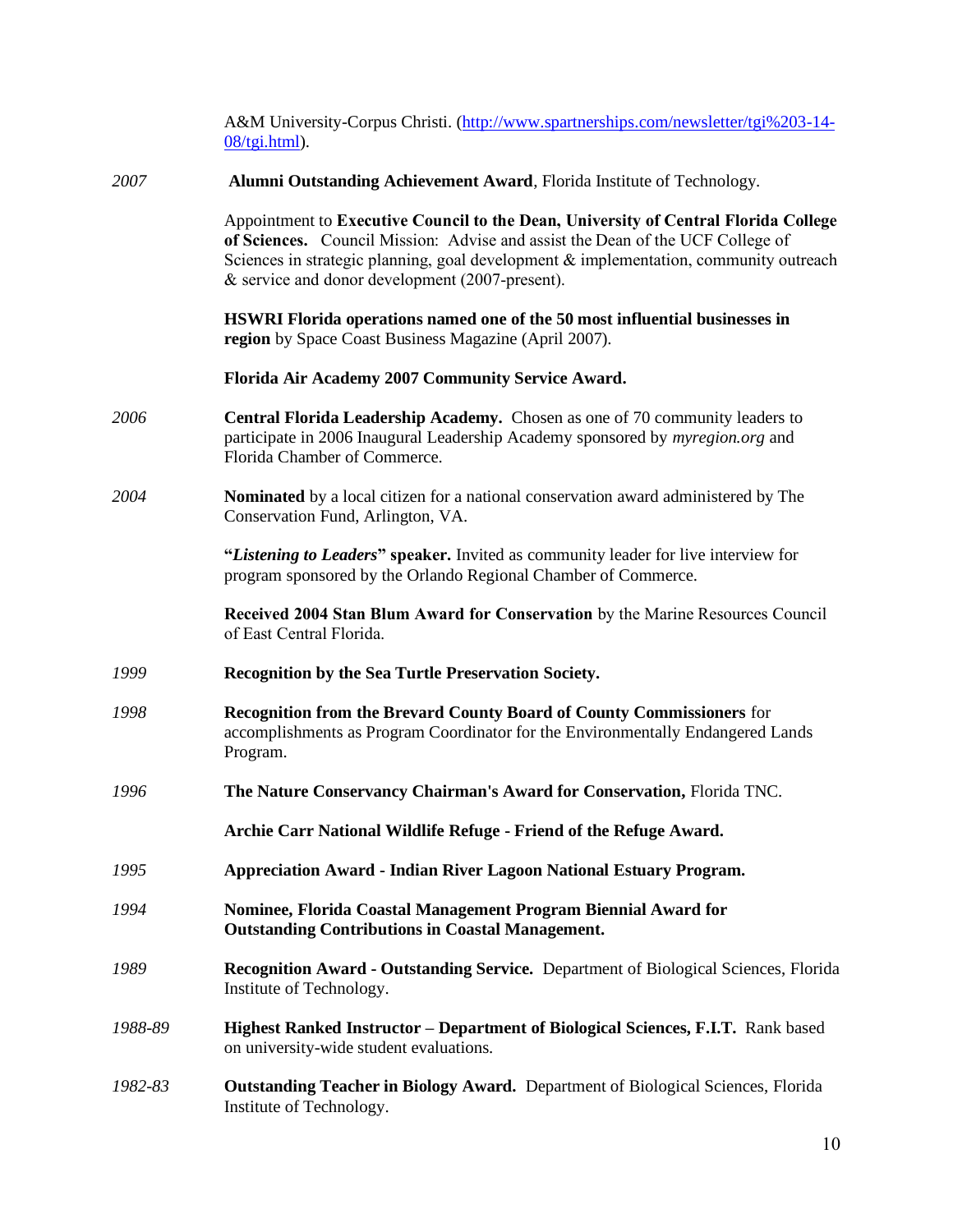# **FELLOWSHIPS, GRANTS, FUNDING ACTIVITIES AND AWARDS**

- *2015-Present* **Indian River Lagoon National Estuary Program** proposal development for external project support. Secured:
	- Worked with the Association of National Estuary Programs to include \$132 million in funding for the National Estuary Program in the bipartisan Infrastructure Investment and Jobs Law (2022).
	- Worked with the Association of National Estuary Programs to expand reauthorization for the NEP in Section 320 of the Clean Water Act. In 2021, the U.S. Congress authorized \$50 million for the NEP, an increase from \$26.5 million.
	- Worked with the Association of National Estuary Programs to expand annual appropriations from U.S, Congress pursuant to Section 320 of Clean Water Act: \$600,000 (FY 2018, 2019, 2020), \$662,500 (FY 2021); \$700,000 (FY 2022).
	- \$963,470 in FY 2020-21 for a Harmful Algal Bloom Innovative Technology Project Grant managed by the Florida Department of Environmental Protection Office of Water Policy and Ecosystems Restoration.
	- \$100,000 from Canaveral Port Authority (2016) for citizen engagement.
	- \$75,000 from two U.S. EPA supplemental grant awards (risk assessment and adaptation planning) for coastal resilience and climate ready estuaries.
	- \$25,000 EPA supplemental grant for Harmful Algal Blooms.
	- Base funding of \$2.1 million for IRL Council pursuant to an Interlocal Agreement through local, state and federal appropriations.
- *2011-2015* **AquaFiber R&D grant and contract development** for dual-nutrient remediation technology projects and associated renewable energy/beneficial biomass applications. Helped identify, secure and manage contracts for AquaFiber projects on Lake Jesup (SJRWMD), Caloosahatchee River (SFWMD); Falls Lake Watershed (Cardno ENTRIX and City of Durham, NC) and FP&L Turkey Point Nuclear Power Plant.
- *2009-2010* **Represented AquaFiber Technologies Corporation as senior scientist (working in a sub-contract agreement) to Science Applications International Corporation (SAIC)**  who was awarded a Phase 1 contract in 2009 (\$25 million) to develop algae-derived JP-8 jet fuel for military use. Funds were granted and administered by the Defense Advanced Research Projects Agency (DARPA).
- *2008-2009* **UCF strategic planning & program development:**Provided administrative and scientific leadership in the development of multiple proposals and pre-proposals to advance a vision for a coastal sustainability science and technology center at UCF. Proposal development during 12-month appointment included proposals submitted to: NSF restricted proposals (NSF 08-580- Science and Technology Centers: Integrative Partnerships; NSF-05-550, Improvements in Facilities, Communications, and Equipment at Biological Field Stations and Marine Laboratories); National Parks Service; John D. and Catherine T. MacArthur Foundation; Darden Restaurants Foundation; Busch Entertainment Corporation; Royal Caribbean Ocean Fund; Richard King Mellon Foundation.
- *2008* **Major donor cultivation** for the UCF College of Sciences and Department of Biological Sciences.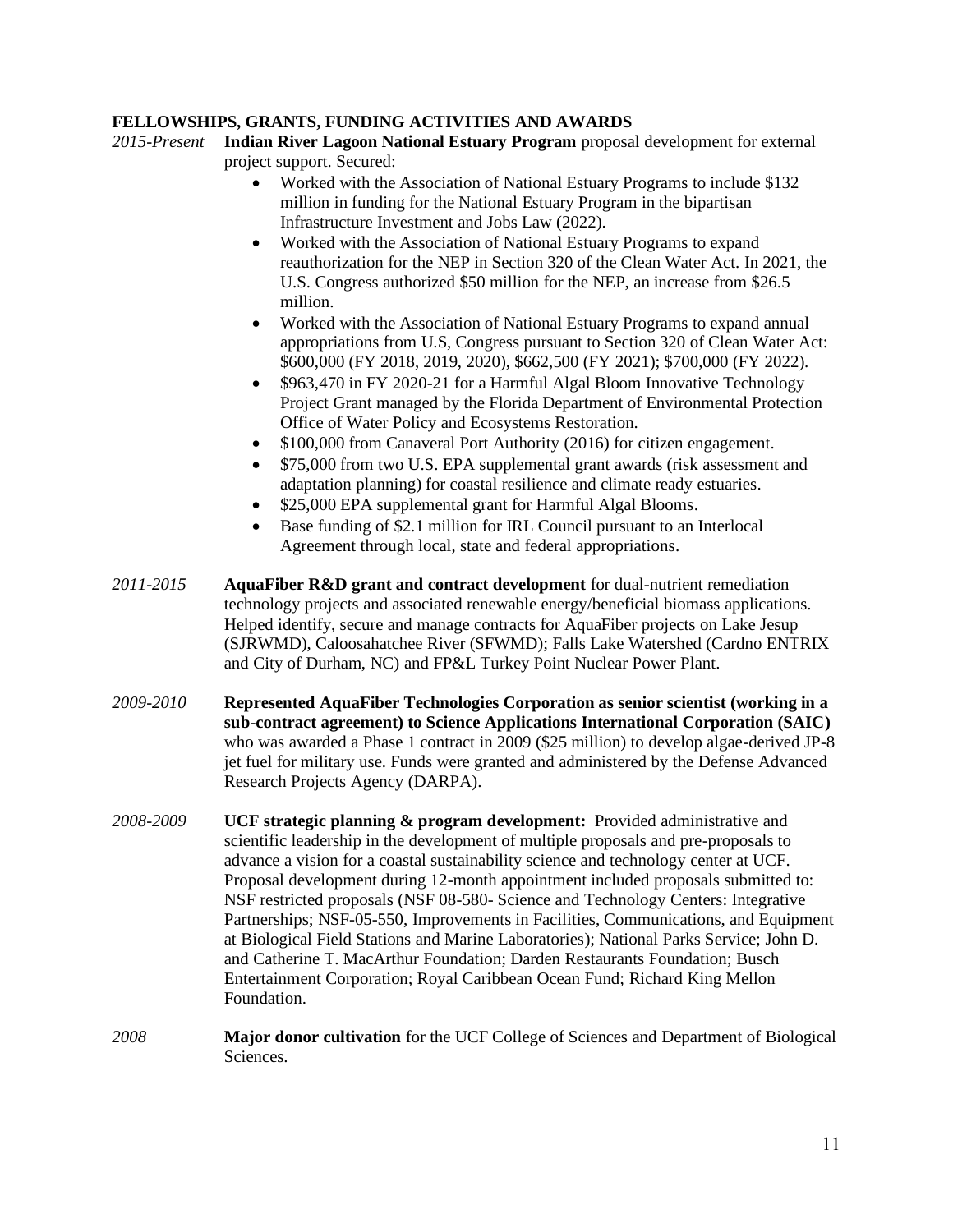**Darden Restaurants Foundation.** Developed 3 programmatic pre-proposals with HSWRI Development Director for preliminary discussion, review and prioritization by Darden Foundation grants review team. **HSWRI full proposal funded in 2007 at \$100,000.**

Assisted HSWRI Development Director to secure funding for the HSWRI marine mammal stranding program from the **Space Coast Tourist Development Commission**. **\$25,000 Funded.**

*2007* **Florida Center of Excellence Proposal** (Senior co-author with Dr. Ross Hinkle, University of Central FL). Assembled an innovative academic, public-sector and private-sector team representing ocean and coastal research and technology interests to develop a \$10 million COE pre-proposal for UCF consideration. Pre-proposal ranked 5<sup>th</sup> among 18 UCF proposals. **Not recommended for full proposal development. Recommendation to resubmit when more comprehensive economic and job metrics available for industry-sector Pro Forma.**

> **Anonymous Private Donor**. Support expansion of the UCF/HSWRI sea turtle research capacity at the Archie Carr National Wildlife Refuge. **\$50,000 funded.**

**Florida High Tech Corridor**. Economic Value of the Florida Ocean Research Corridor. With Valerie Seidel, Balmoral Group. **\$2,500 Pre-Proposal funded**.

**Reliant Energy Inc.** Submitted manatee instrumentation request on behalf of Ann Spellman, FFWCC researcher and UCF Doctoral student. **\$4,000 funded**.

**United Space Alliance Employee's One Fund**. Sea turtle research and education outreach at the Archie Carr National Wildlife Refuge in Brevard County, FL. **\$2,500 requested**.

*2006* **Darden Restaurants Foundation.** Proposal Co-Author and Administrator.Award to support a 2007 fish nutrition post-doctoral research fellow at HSWRI in San Diego and sea turtle research in Florida. **(\$80,000 funded)**

> **Senior Author***.* **NSF 05-550. Improvements in Facilities, Communications, and Equipment at Biological Field Stations and Marine Laboratories**. **\$300,000 requested**; **Not funded.** Grant and support documents presented to UCF for future resubmission.

**United Space Alliance Foundation** grant to support HSWRI marine mammal stranding and research program. **\$2,500 requested; \$1,500 funded.**

**Florida Legislative Appropriation***.* Proposal request with Jay Galbraith on behalf of HSWRI matching funds. Senator Mike Haridopolos and Representative Andy Gardiner Sponsors. **\$610,000 Funded.**

*2005* **Proposal with Jay Galbraith with gift in honor of Dr. Dave Weldon funded from the Cruise Industry Charitable Foundation**. Scientific Research and Conservation of Florida sea turtles. **\$25,000. 2nd installment funded.**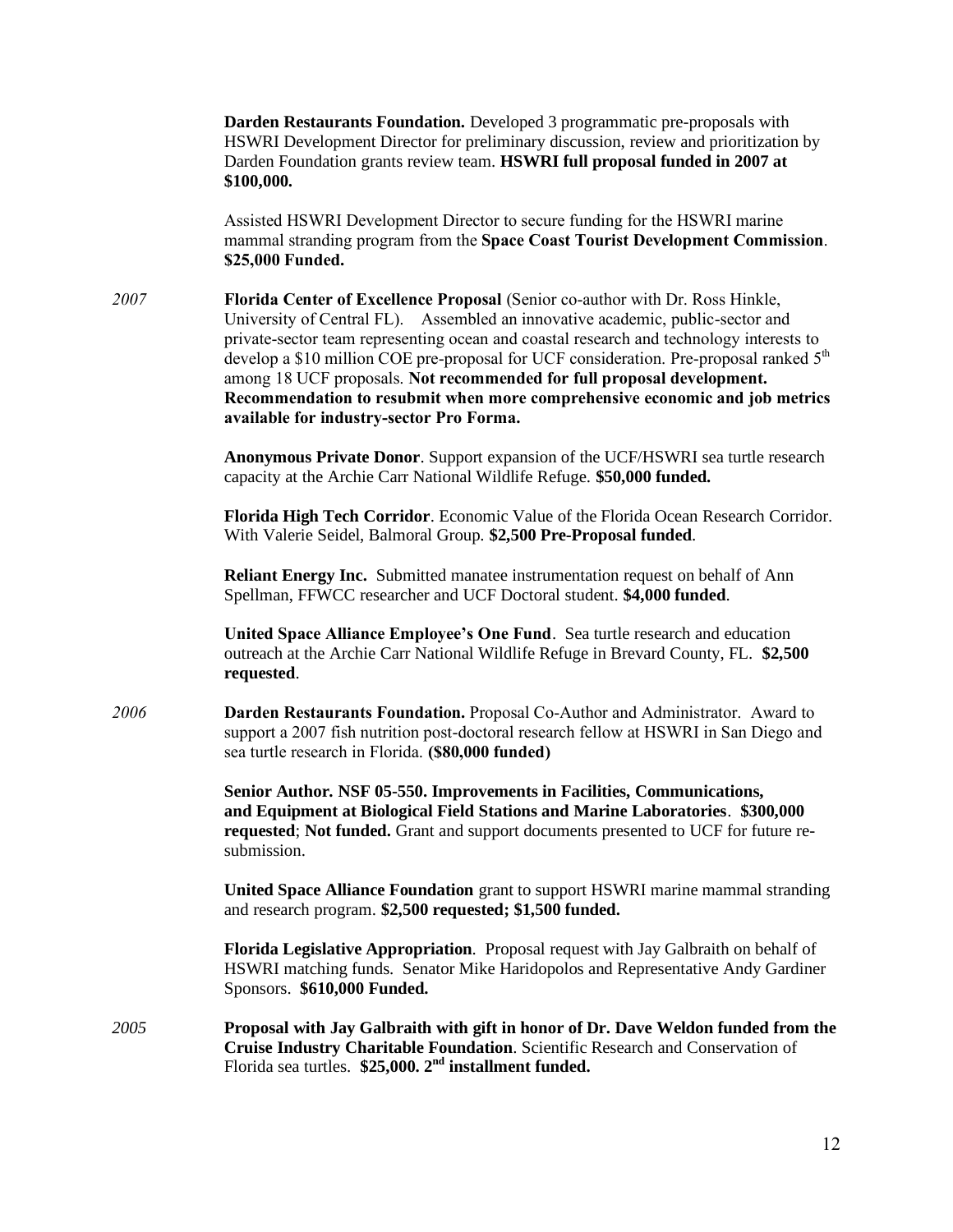**Proposal Co-Author and Co-Administrator for Darden Restaurants Foundation grant** to support a fish nutrition post-doctoral research fellow at HSWRI in San Diego and sea turtle research in Florida. **\$73,000 funded.**

**Congressional Appropriation.** Worked with Jay Galbraith to secure a Congressional HUD-EDI appropriation for HSWRI in 2005 to begin site planning and construction of the new HSWRI research facility in Florida. Congressman Dave Weldon, Sponsor. **\$350,000 funded.**

*2004* **Congressional Appropriation.** Worked with Jay Galbraith to secure a HUD-EDI Congressional Appropriation for HSWRI in 2004 to begin site planning and construction of the new HSWRI research facility in Florida. Congressman Dave Weldon, Sponsor. **\$605,120 funded.**

> **Proposal with Jay Galbraith with gift in honor of Dr. Dave Weldon funded from the Cruise Industry Charitable Foundation**. Scientific Research and Conservation of Florida sea turtles. **\$25,000 1st installment funded.**

*2003* **Project Administrator***.* **"Tracking the endangered leatherback turtle from space: Remote sensing provides an insight into leatherback migrations and pelagic ocean environments".** Co-PI's - Dr. Brent Stewart (HSWRI) and Dr. Llewellan Ehrhart (Univ. Central Florida). **\$20,000 funded by Hubbs-SeaWorld Society; \$10,000 funded by Port Canaveral Port Authority.**

> **FFWCC Marine Turtle Grant Program**. Co-PI with Graham Worthy and Llewellyn Ehrhart. Fatty Acid Signature Analysis to Study the Feeding Habits of Sea Turtles (University of Central Florida and Hubbs-SeaWorld Research Institute). **\$26,450 requested. Funding denied.**

> **FFWCC Marine Turtle Grant Program**. Archie Carr National Wildlife Refuge: A Legacy for Sea Turtle Conservation in America. Education Brochure. **\$22,000 requested. Funding denied.**

*2002* Worked with SeaWorld Orlando to secure **X-ray processing equipment, cassettes, film, and chemistry equipment donation from Agfa HealthCare** for the HSWRI Marine Mammal Stranding Program.

> **Senior Author and Project Administrator. "GIS analysis of the conservation lands in the Archie Carr National Wildlife Refuge". \$15,000 funded.** Coupled with support for Dr. Llew Ehrhart and the 2002 sea turtle nesting research. **\$25,000 funded.** Funding from the Park Foundation through The Ocean Conservancy.

**Senior Author, Project Administrator and Co PI** with Dr. Llew Ehrhart and Dr. Scott Eckert. Tracking leatherbacks from space. Florida Space Research Institute. **\$27,000 funded**.

**ABAR Foundation** grant to support manatee rescue, rehabilitation, research and release at HSWRI. **\$6,000 awarded.**

*2001* Worked with HSWRI Senior Leadership Team to secure **\$3 Million gift from Busch Entertainment Corporation** for HSWRI annual operations (spread over 5 years).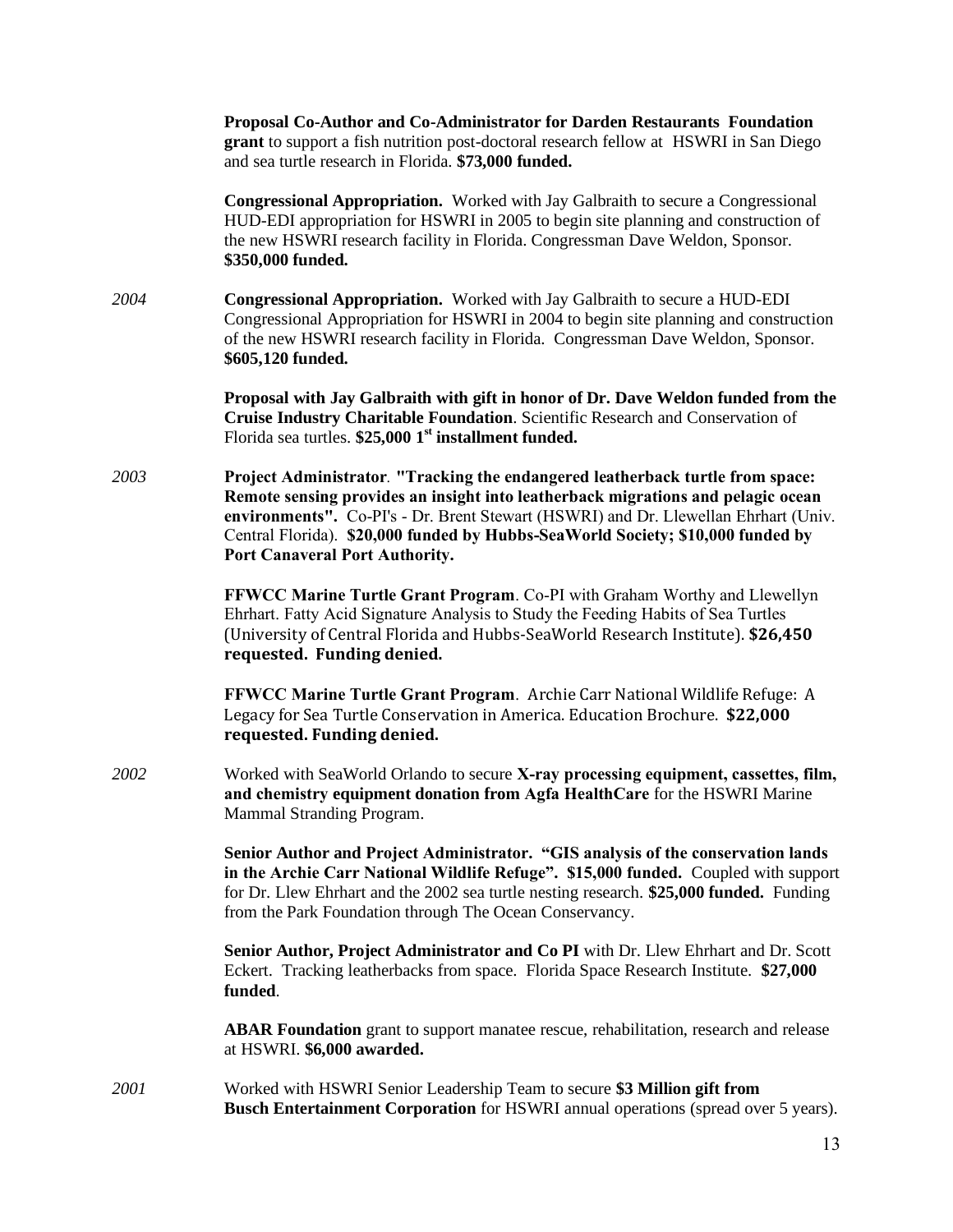|      | Senior Author and Project Administrator. "Tracking the endangered leatherback<br>turtle from space: Remote sensing provides an insight into leatherback migrations<br>and pelagic ocean environments". Co-PI's - Dr. Scott Eckert (HSWRI) and Dr.<br>Llewellyn Ehrhart (Univ. Central Florida). \$50,000 funded by the Florida Space<br>Research and Education Program and \$30,000 from Space Research Inc.                                                                                                                                                                         |
|------|--------------------------------------------------------------------------------------------------------------------------------------------------------------------------------------------------------------------------------------------------------------------------------------------------------------------------------------------------------------------------------------------------------------------------------------------------------------------------------------------------------------------------------------------------------------------------------------|
|      | Senior Author and Project Administrator "Historical Synthesis of bottlenose<br>dolphin strandings in the Indian River Lagoon system from 1977-2000: A GIS<br>spatial analysis. Co-PI with V. Larson (Dynamac Corporation) and M. Stolen (HSWRI).<br>\$24,000 funded by the Florida Protect Wild Dolphin Program.                                                                                                                                                                                                                                                                     |
| 1998 | Author: Grant from SeaWorld to fund the Marine Resources Council Northern<br>Right Whale Volunteer Observation Program. Volunteered grant-writing services to<br>MRC. \$5,000 funded.                                                                                                                                                                                                                                                                                                                                                                                                |
| 1996 | Senior Author: Indian River Lagoon Blueway CARL Proposal.<br>Proposal sponsored by St. Johns River Water Management District, South Florida Water<br>Management District, Volusia County, Brevard County, Indian River County, St. Lucie<br>County, Martin County, Indian River Lagoon National Estuary Program and The Nature<br>Conservancy. Proposal Request - \$59.3 million to acquire 8,900 <sup>±</sup> acres of IRL<br>wetlands and associated uplands. IRL proposal was first ranked in December 1997 by<br>the Florida Conservation and Recreational Lands (CARL) Program. |
|      | Senior Author - Coastal Scrub Ecosystem CARL Initiative.<br>Project proposed acquisition of $17,400^{\pm}$ acres of scrub along the barrier island and<br>Atlantic Coastal Ridge of Brevard County. Ranked #5 among 34 bargain-shared<br>acquisition projects. \$10 million of CARL matching funds appropriated FY 97-98.                                                                                                                                                                                                                                                            |
|      | Co-Author with Ms. Anne Birch. EPA Section 319 Grant.<br>\$90,000 awarded to develop an environmental education center and demonstration<br>restoration projects at Malabar Scrub Sanctuary.                                                                                                                                                                                                                                                                                                                                                                                         |
|      | Senior Author: Anheuser-Busch/Sea World Pledge & a Promise Award.<br>Grant proposal written and submitted as a volunteer effort on behalf of the Reusable<br>Resources Adventure Center, the Melbourne High School "STARS Program and the<br>Center for Self-Active Education. Proposal received 3rd place award.                                                                                                                                                                                                                                                                    |
| 1994 | Florida Recreation and Development Assistance Program.<br>\$72,000 awarded to initiate site development at Malabar Scrub Sanctuary and the<br>Malabar's community park. Town of Malabar co-sponsor of grant with EEL Program.                                                                                                                                                                                                                                                                                                                                                        |
|      | Florida Coastal Management Program (NOAA).\$72,000 awarded for development of<br>preliminary management plans, GIS maps of land ownership patterns, and environmental<br>education booklets for the Archie Carr National Wildlife Refuge and Coastal<br>Conservation in Florida.                                                                                                                                                                                                                                                                                                     |
| 1993 | <b>Co-Author and Editor Conservation and Recreational Lands (CARL)</b><br>Program Projects (with Environmentally Endangered Lands Selection Committee):                                                                                                                                                                                                                                                                                                                                                                                                                              |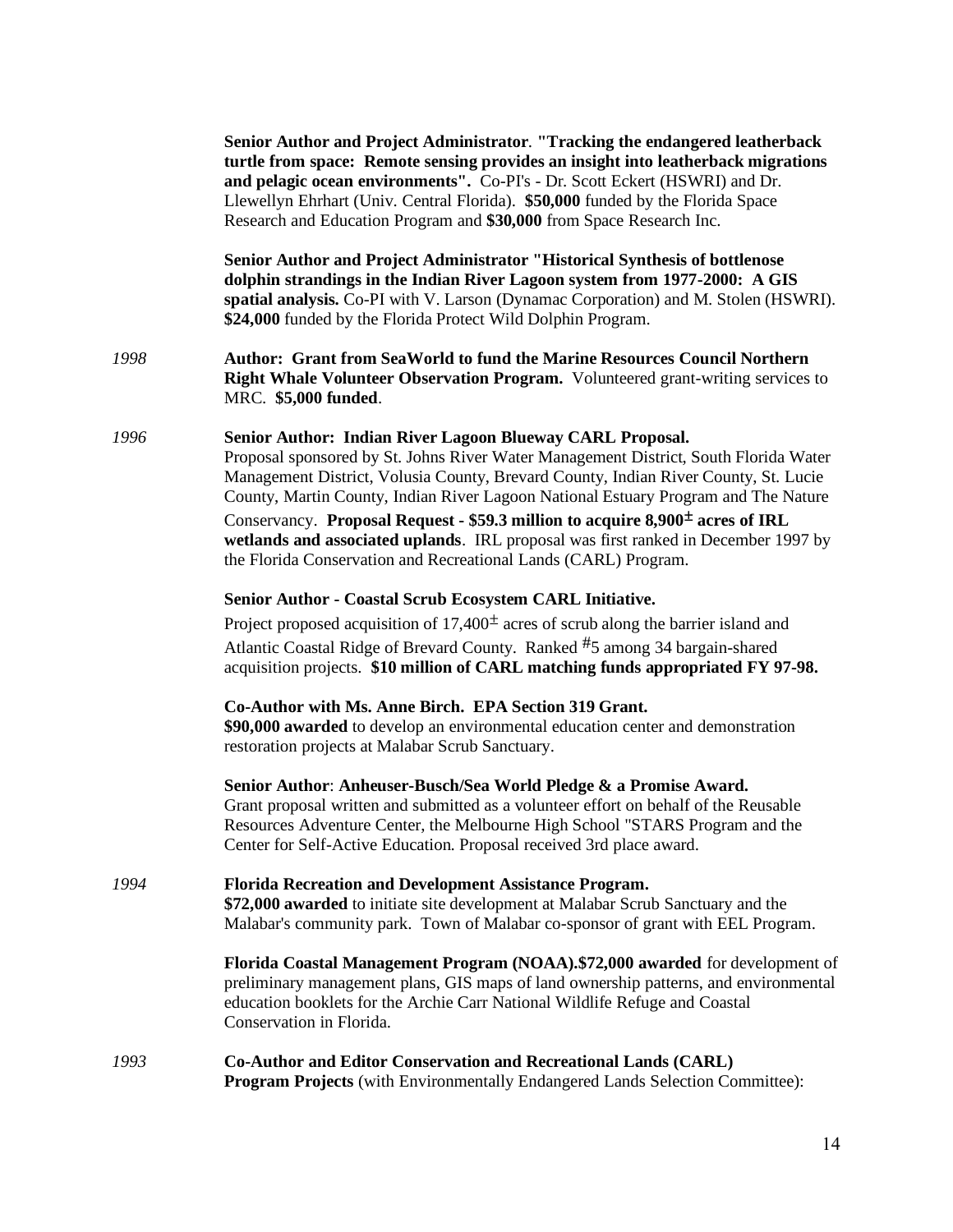|      | • Scrub Jay Refugia Project. 9,679 acres; local commitment of \$10 million; CARL<br>funded 1993-1997. Funding continued in Florida Forever Program.<br>• Maritime Hammock Initiative. 616 acres; local commitment of \$10 million;<br>CARL funded 1993-1997.                  |
|------|-------------------------------------------------------------------------------------------------------------------------------------------------------------------------------------------------------------------------------------------------------------------------------|
|      | • North Indian River Lagoon. 20,167 acres; local commitment of \$5 million;<br>ranked & unfunded 1993-1997. Volusia County & St. Johns River Water<br>Management District as partners.                                                                                        |
|      | <b>North American Wetlands Conservation Council.</b><br>\$1.5 million awarded for land acquisition in North Indian River Lagoon CARL Project.<br>Represented the very first NAWCA grant for region.                                                                           |
|      | <b>Florida Communities Trust.</b><br>\$350,000 awarded for acquisition of lands adjoining Turkey Creek Sanctuary.                                                                                                                                                             |
| 1991 | <b>Mangrove Marsh Restoration Project.</b><br>Dr. Jorge Rey, P.I. with Florida Oceanographic Society & Martin County. Grants from<br>South Florida Water Management District SWIM Program \$61,200.00 and Indian River<br>Lagoon National Estuary Program, E.P.A \$25,000.00. |
| 1990 | Senior Author & Editor: Governor's Nomination Report for the Indian River<br>Lagoon National Estuary Program. Worked with staff of Former Florida Governor<br>Bob Martinez. \$4 million awarded by U.S. EPA to SJRWMD.                                                        |
| 1989 | National Science Foundation. Instrumentation and Laboratory Improvement Program.<br>\$70,000 awarded to F.I.T. Biology Dep't. Co-PI with Dr. K. B. Clark.                                                                                                                     |
| 1985 | Walter Rathbone Bacon Scholarship, Smithsonian Institution. Research Assistant<br>with Dr. Kerry B. Clark, P.I. Travel grant to Belize, Central America.                                                                                                                      |
|      | <b>National Science Foundation: Doctoral Dissertation Improvement Award.</b><br>"Energy Budget Analysis and Eco-physiology of Opisthobranch Molluscs". \$4,700.00<br>awarded.                                                                                                 |
|      | Lerner Gray Fund for Marine Research, American Museum of Natural History.<br>\$600.00 awarded.                                                                                                                                                                                |
| 1983 | Hasselblad Foundation Grant. Graduate student research internship in Sweden.                                                                                                                                                                                                  |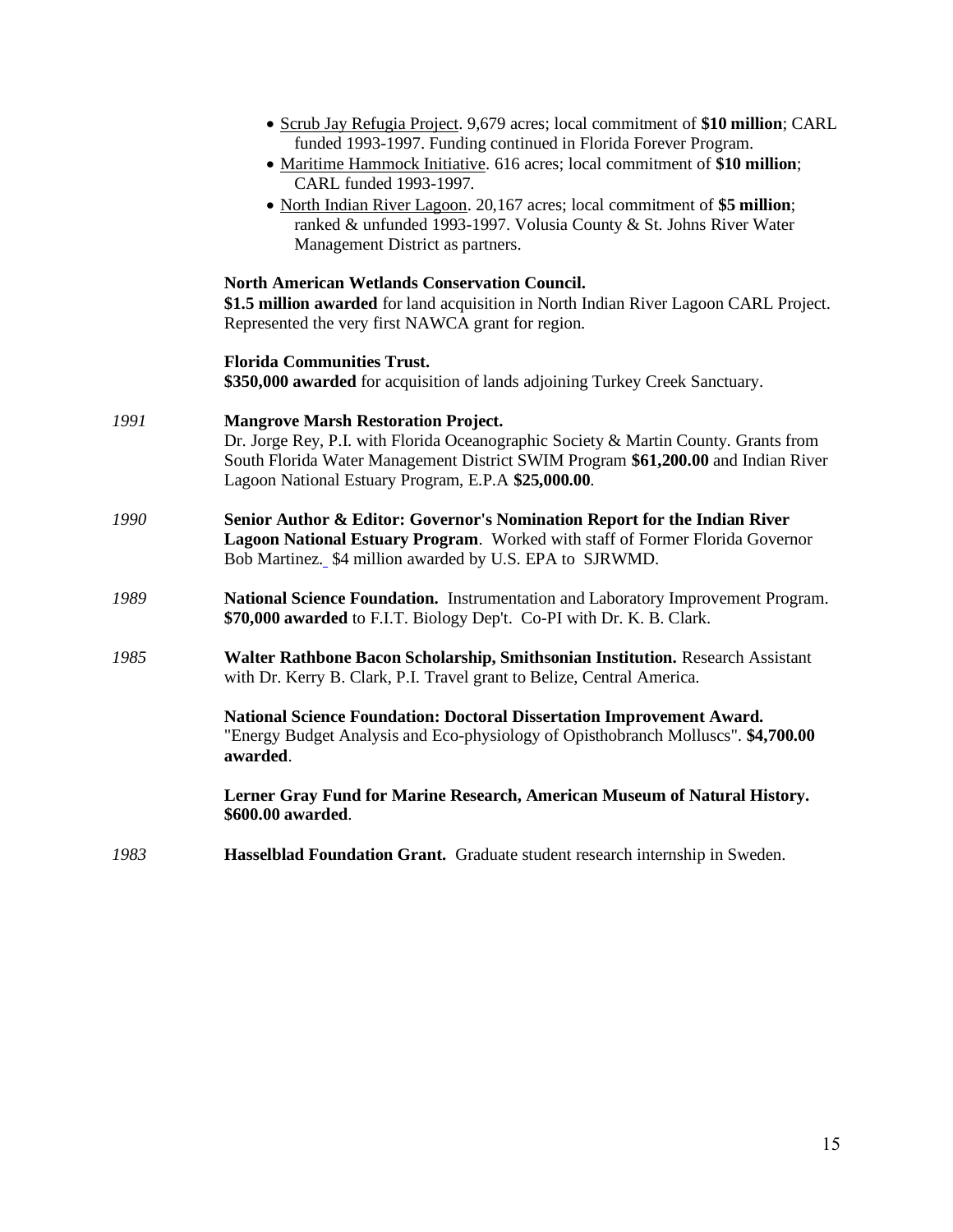### **OTHER PROFESSIONAL EXPERIENCE**

Invitations to serve as a keynote speaker for conferences, seminars and workshops demonstrates ability to communicate value of coastal  $\&$  ocean science and research to broad audiences: A listing of invited speaker engagements is below. Until the COVID pandemic, I typically presented over 50 local and statewide public speaking engagements annually. Recent speaking engagements include:

- 1. Tampa Bay Estuary Program, Tampa Bay Area Scientific Information Symposium (BASIS-7). Developing a Framework and Cultivating New Partners to Identify and Advance Innovative Technology in the Clean-Water Industry Sector. St. Peterburg, FL March 1, 2022.
- 2. Indian River Lagoon Science Symposium. Indian River Lagoon Biodiversity. Florida Atlantic University – Harbor Branch Oceanographic Institution. February 13-14, 2020.
- 3. Southeast and Caribbean Disaster Resilience Partnership Annual Meeting and conference. Role of National Estuary Programs in Disaster Planning and Response. January 28-29, 2020. Jacksonville, FL.
- 4. Gulf Coast Community Foundation. 2019. Presentation and strategic conversation with the Board of Directors about transformational leadership for Florida clean water and coastal restoration. Gasparilla Island. November 14-15, 2019.
- 5. Environmental Summit 2018. Science and Environmental Council. New College of Florida. Sarasota, FL. April 26-27, 2018.
- 6. Coastal Estuarine and Research Federation Biennial North American Conference. Providence, RI. November 5-9, 2017.
- 7. American Beaches and Shores Preservation Association National Conference. Ft Lauderdale, FL. October 25-27, 2017.
- 8. Congressional House National Estuary Caucus, Washington DC, April 4, 2017.
- 9. Restore Americas Estuaries, New Orleans, January 6, 2017.
- 10. American Water Resources Association, Orlando, November 16, 2016.
- 11. Invited speaker, Indian River Lagoon Research Institute TechCon 2015. Florida Institute of Technology. September 25-26, 2015.
- 12. Invited keynote speaker and round table facilitator at the 21st International Symposium on Society and Resource Management. 13-18 June 2015, Charleston, SC. Keynote Address: "*Cities at the Edge - Florida at the Edge*".
- 13. Invited Speaker Lead Brevard. "*Florida at the Edge – Sustainability, Environment & Innovation".*  Kennedy Space Center Visitor Complex, Debus Center*,* March 19, 2015
- 14. Invited scientist and panelist for community discussion "*Troubled Water*: *Indian River Lagoon in Peril*" sponsored by the League of Women Voters of Orange County, FL (Feb. 12, 2014).
- 15. Invited stakeholder/expert panelist to Save the Indian River Lagoon Estuary Now Stakeholder and Contributor Consortium Workshop. Vero Beach, FL. January 16, 2014.
- 16. Florida Association for Water Quality Control. *"Dual-Nutrient Removal for Numeric Nutrient Criteria (NNC) Compliance"*. Naples, FL. June 12-14, 2013.
- 17. Florida Lake Management Society Annual Conference. "*AquaLutions™ Performance Results at Lake Jesup, FL: A Commercial-Scale, Dual-Nutrient Removal Technology with Implications for Numeric Nutrient Criteria Compliance* (with William A. Eggers). Daytona Beach, FL. June 17-20, 2013.
- 18. Facilitator, Sustainable & Authentic Florida Conference. Anna Maria Island, FL. October 17-19, 2012.
- 19. Lead Brevard. *"Conservation Lands, Climate Change, Water and other Environmental Worries: Perfect Storm or Perfect Opportunity for Florida?"*Brevard Zoo, Melbourne, Florida, March 15, 2012.
- 20. Invited panelist. Mayor Teresa Jacobs Orange County Cleantech Economic and Jobs Summit. April 29, 2011. Valencia College, Orlando, FL.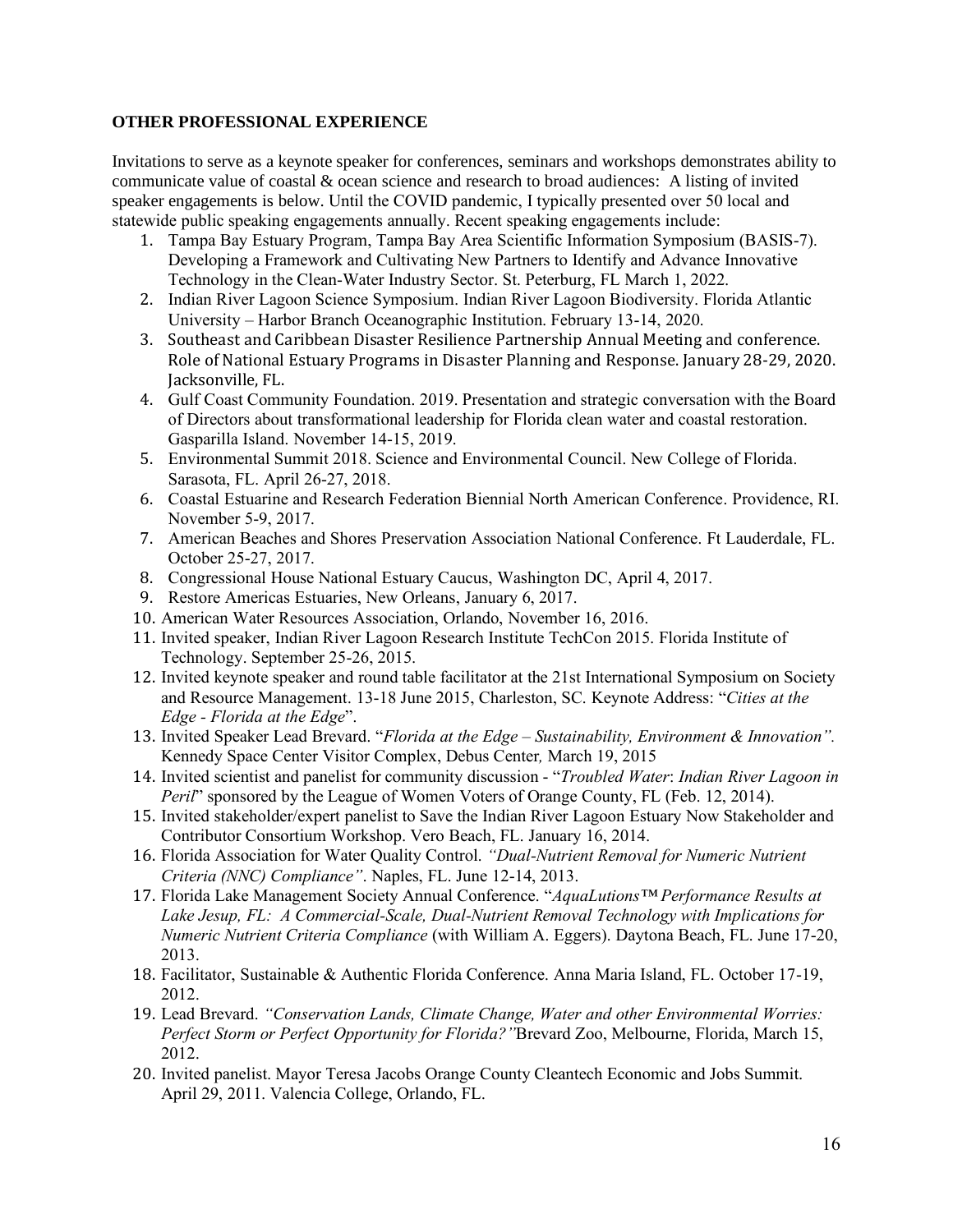- 21. Invited Panelist. Impacts of the Deepwater Horizon oil spill in the Gulf of Mexico on commercial real estate in coastal Florida. Sponsored by Commercial Real Estate Women (CREW), Sonesta Hotel, Orlando, FL. September 15, 2010.
- 22. Keynote Speaker. High Impact Technology Exchange National Conference: Educating America's Technical Workforce. Presentation: *Ocean Science and Technology – 21st Century Challenges Present Opportunities to Change the World.* July 28-29, 2010. Orlando, FL. [http://www.highimpact-tec.org/2010-conference-presentations.php.](http://www.highimpact-tec.org/2010-conference-presentations.php)
- 23. Young Professionals Fast Track Class. Lead Brevard. *Conservation Lands, Climate Change, Water and other Environmental Worries: Perfect Storm or Perfect Opportunity for Florida?"* Parrish Healthcare Center at Port St. John, FL. July 28, 2010.
- 24. Invited Speaker. 2010 Cooperative Ecosystem Studies Unit (CESU) Network (U.S. Department of the Interior) National Meeting hosted by the Howard University School of Law in Washington, DC. (June 22-24, 2010). Presentation: "
- 25. Young Professionals Fast Track Class. Lead Brevard. *Conservation Lands, Climate Change, Water and other Environmental Worries: Perfect Storm or Perfect Opportunity for Florida?"* Parrish Healthcare Center at Port St. John, FL. April 14, 2010.
- 26. Lead Brevard. *"Conservation Lands, Climate Change, Water and other Environmental Worries: Perfect Storm or Perfect Opportunity for Florida?"* Rockledge City Hall, Florida, March 18, 2010.
- 27. Invited Speaker. Presentation title: "*Climate Change Adaptation: Preparing Local Communities for Climate Change and Sea Level Rise - A Florida Perspective*." NASA/USACE climate change symposium: "Understanding Climate Change Adaptation" NASA Headquarters Auditorium, Washington DC. April 21, 2009
- 28. Space Coast Climate Change Initiative (SCCCI). Introduction to SCCCI inaugural climate change forum for the public. Brevard Community College. Melbourne, FL. Feb. 9, 2009.
- 29. Sea Turtle Preservation Society. Public lecture on *"Sea turtle conservation and climate change – Challenges to Florida and the Archie Carr National Wildlife Refuge".* Jan. 8, 2009. Information posted o[n http://spacecoastbeachbuzz.blogspot.com/.](http://spacecoastbeachbuzz.blogspot.com/)
- 30. University of Central Florida 3<sup>rd</sup> Annual Campus and Community Sustainability Conference. Presented by UCF, Progress Energy, and the Council for a Sustainable Florida. *"Sustaining Florida's Ocean Resources and Ocean-Based Economy".* October 19-21, 2008.
- 31. *"Florida's Ocean Economy".* South Lake Chamber of Commerce. Lake County Florida. June 20, 2008.
- 32. *"A Florida- Ocean Perspective to Global Climate Change"*. Indialantic Rotary. Eau Gallie Yacht Club. June 11, 2008
- 33. Florida Historical Society Annual Meeting. JILLIAN PRESCOTT MEMORIAL LECTURE:
- 34. *" Florida and the Environment: From La Florida to Global Warming."* Sarasota, FL. May 23, 2008.
- 35. Adapting to Global Climate Change Conference*. "A Florida- Ocean Perspective to Global Climate Change"*. Winnie Palmer Hospital Earth Day Expo 2008. April 26, 2008.
- 36. Retirement address for Diane Barile, professor of coastal management at Florida Institute of Technology. April 21, 2008.
- 37. *"Land Use and Natural Resources Sustainability in Florida".* Lead Brevard student workshop in community smart growth and sustainability. February 18, 2008.
- 38. *"SeaWorld Orlando Conservation Weekends"* Presentation of HSWRI research, conservation and education programs to SWO guests. Jan 12-13 and 19-20, 2008.
- 39. *"Ancient and Modern Mariners of the Deep".* Full-day marine science and pelagic & shore bird field trip with Audubon bird expert, David Hartgrove. Space Coast Birding and Wildlife Festival, Titusville, FL. January 23-28, 2008.
- 40. "*Hubbs-SeaWorld Research Institute*", Chapel-by-the-Sea Men's Breakfast. November 17, 2007.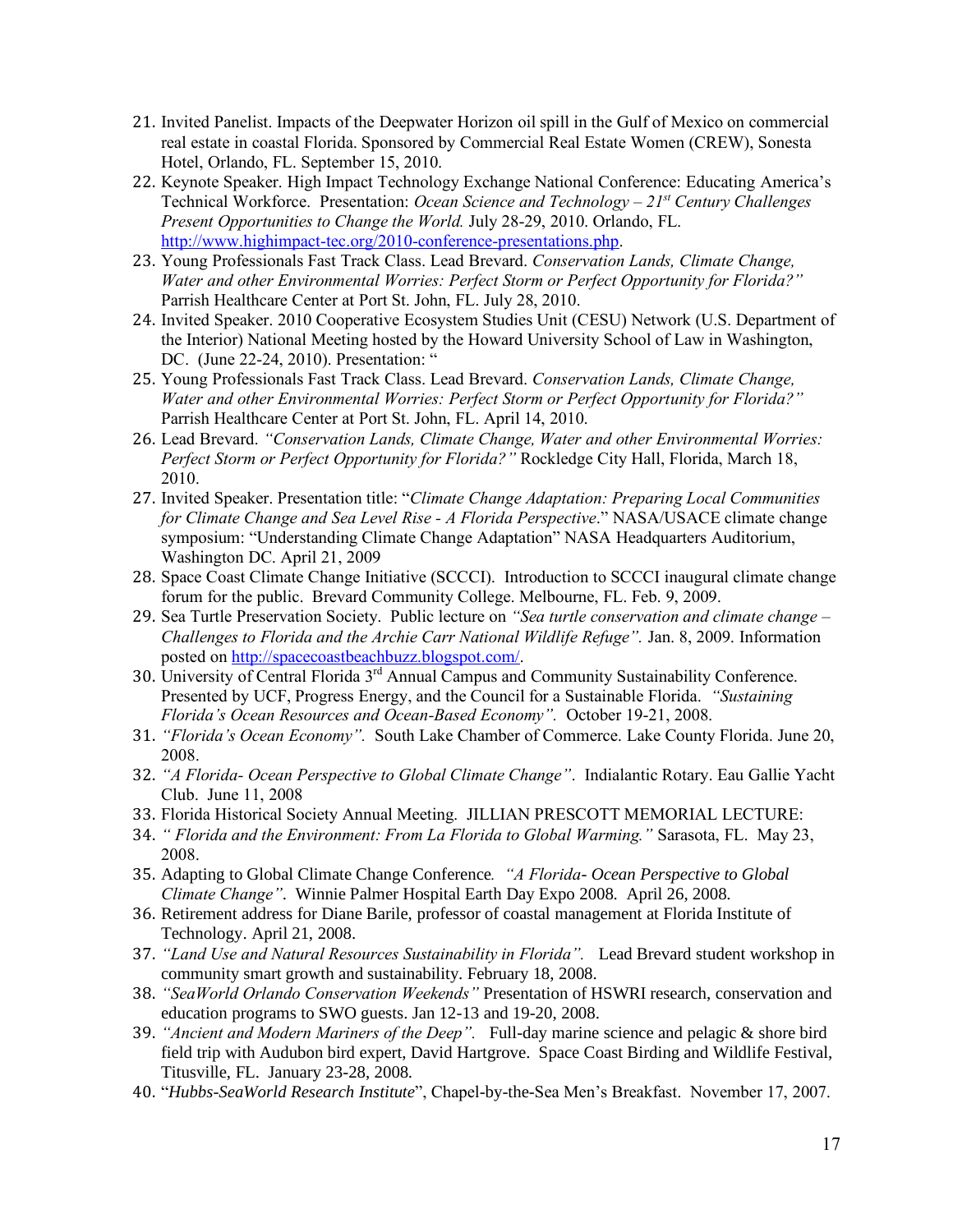- 41. "L*and from the Sea*", Florida Historical Society. October 13, 2007.
- 42. *"Florida's Ocean Economy - Understanding the Value of Ocean Resources and Research"* Harbor Branch Oceanographic Institution, Ft. Pierce, FL. August 29, 2007.
- 43. *"HSWRI Expansion in Florida – The Florida Ocean Economy"*, Titusville Chamber of Commerce. June 11, 2007.
- 44. HSWRI presentation to Young professionals of Brevard (Lead Brevard). May 22, 2007.
- 45. Commencement Address Florida Air Academy. May 18, 2007.
- 46. Lake Worth Lagoon Science Symposium Keynote Address. *"Lake Worth Lagoon: Defining the Future of an Urban Estuary".* Palm Beach Atlantic University, Weyenberg Center, West Palm Beach, Florida. May 16, 2007.
- 47. Indian River Lagoon National Estuary Program. Florida Coastal Ocean Observation System caucus. Workshop on private sector partnerships. *"Communicating ocean and coastal research values in Florida"*. Harris Corporation, Melbourne, FL. April 16, 2007.
- 48. Leadership Orlando Smart Growth Panel, Harmony, FL. April 5, 2007.
- 49. National Science Teachers Association Annual Conference. Workshop on middle school teacher enhancement in math, science, social studies and language arts. HSWRI "Deep Science" leatherback curriculum. Co-presenter with Joe Scott. St. Louis, MO. March 30, 2007.
- 50. United Space Alliance (USALA). Keynote Dinner Speech. "*HSWRI vision for research and Florida's Ocean Economy".* March 26, 2007.
- 51. International Sustainability Conference. Keynote Lunch Speech. *"Ocean Sustainability".* Florida Tech, Melbourne, FL. March 7, 2007.
- 52. Leadership Brevard. Debus Center Kennedy Space Center. *"Value of Conservation in Florida"*. February 22, 2007.Space Coast Birding and Wildlife Festival. *"Ancient and Modern Mariners" Field Tour.* January 27, 2007.
- 53. Titusville Rotary *"Vision for the HSWRI marine and coastal research center at the Archie Carr National Wildlife Refuge".* December 7, 2006.
- 54. Myregion.org Smart Growth Panel. Osceola, FL. November 14, 2006.
- 55. CCA Orlando Chapter. *"Florida's Ocean Economy"*. November 14, 2006.
- 56. WMEL Radio Live Interview *"Hubbs-SeaWorld Research Institute – Charting a New Course in Florida"*. October 15, 2006.
- 57. Orlando, FL Hernandon Branch Library public lecture. *"Florida's Ocean Economy"* October 11, 2006.
- 58. Down Under Dive Club. *"Florida's Ocean Economy".* August 9, 2006.Regional Leadership Council "*How Shall We Grow – Environmental Vision*". June 14, 2006.
- 59. Cocoa Rotary. *"Vision for the HSWRI marine and coastal research center at the Archie Carr National Wildlife Refuge".* May 9, 2006.
- 60. Community Leader Panelist for Leadership Orlando *"How Shall We Grow*". LYNX Building, Orlando, FL. April 6, 2006.
- 61. Indialantic Rotary. "*Vision for Hubbs-SeaWorld Research Institute in Florida"*. Eau Gallie Yacht Club, Melbourne, FL. March 8, 2006.
- 62. Florida Academy of Sciences 25th Anniversary of Indian River Lagoon Conference. *"21st Century Management of the Indian River Lagoon (IRL): Looking to the future for bold ideas in interdisciplinary scientific research, regional thinking, and promotion of scientific literacy".*  March 10, 2006.
- 63. Florida House of Representatives Growth Management Committee hearing. *"Myregion.org, Naturally Central Florida and making regional thinking work".* Tallahassee, FL. February, 21, 2006.
- 64. Century Commission for a Sustainable Florida. Presentation. "*Naturally Central Florida"*. FL. Capitol, Tallahassee, FL. January 9, 2006.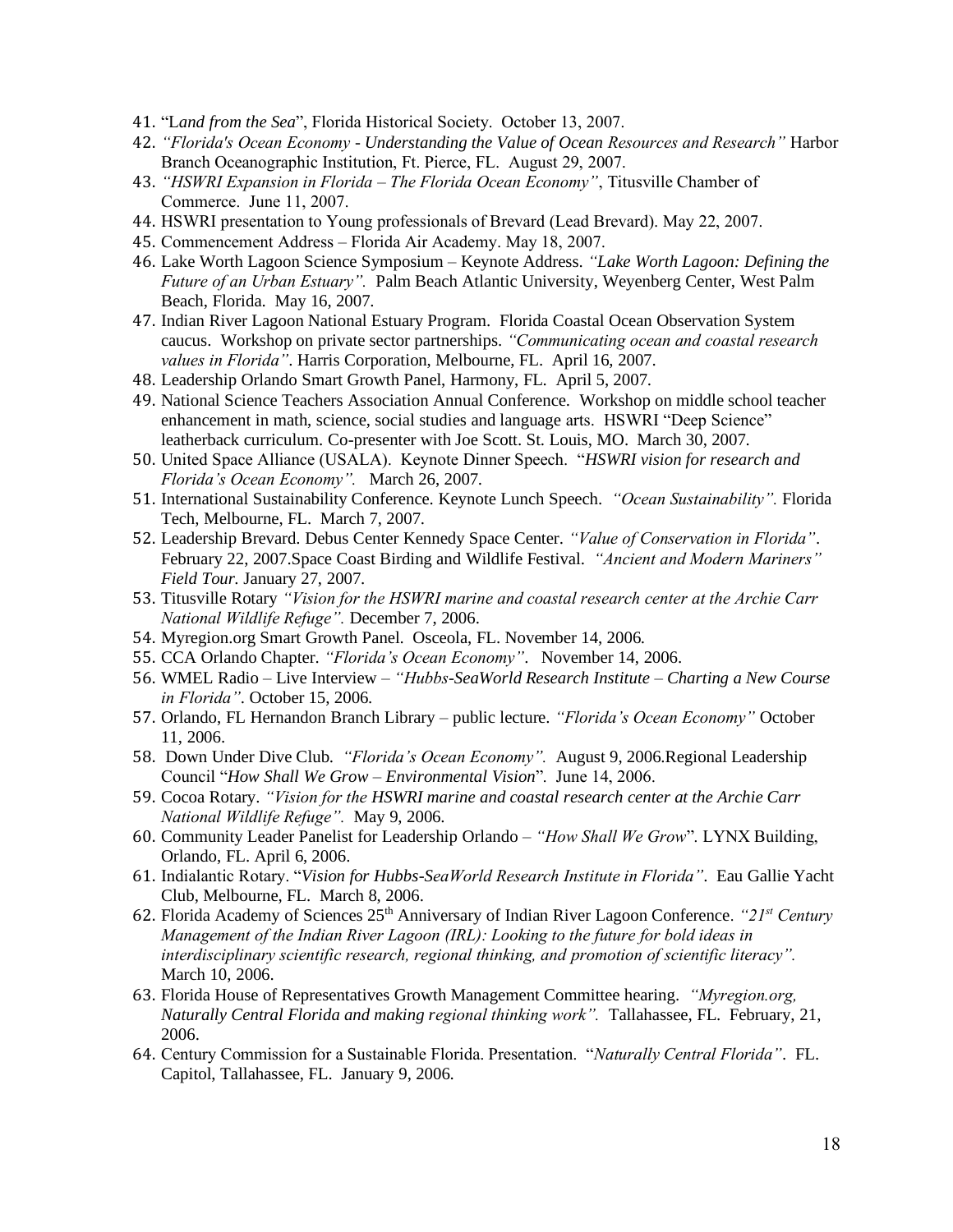- 65. Expert Conservation Panelist University of Central Florida Metro with the Honorable Linda Chapin. "*Naturally Central Florida – Saving 7 Great Environmental Places".* WMFE TV Naturally Central Florida. January 31, 2006.
- 66. Keep America Beautiful National Conference. Keynote with Ms. Virginia Busch (President of the SeaWorld & Busch Gardens Conservation Fund) and Phillippe Cousteau (President of Earth Echo International). "*Trends in Marine Research, Conservation and Education and Role of KAB*". Renaissance Hotel, Orlando, FL. December 9, 2005.
- 67. University of Central Florida Graduate Student Seminar series. *Central Florida – A National Center for Ocean Research Excellence? Vision vs. Reality.* UCF, Orlando, FL. November 14, 2005.
- 68. Space Grant Research Consortium "*Scientific research and discovery at Hubbs-SeaWorld Research Institute"*. SeaWorld Orlando. October 26, 2005.
- 69. American Zoo and Aquarium Association. Zoos & Aquariums: Committing to Conservation Conference*. "Forty Years of Scientific Research: SeaWorld and the Hubbs-Sea World Research Institute A Model for Success".* Cocoa Beach, FL.January 29, 2005.
- 70. One of 3 keynote speaker with Dr. William F. Carroll (President American Chemical Society) and Dr. William F. Koch (National Institute of Standards and Technology) at the International Sustainability Forum –Sustainability's New Age: Preservation and Planning. Florida Institute of Technology and Budapest University of Technology and Economics. Presentation: *"Sustainability Horizon - Perspectives on Sustainability*". Florida Institute of Technology, Melbourne FL. February 22, 2005.
- 71. Leadership Brevard. *The Economic Value of Conservation*. 2005.
- 72. Florida Association of Science Teachers awards keynote presentation. Biodiversity of Marine Species and Science Education. Sheraton Hotel, Orlando, FL. 2005.
- 73. Urban Land Institute. "*Economic Value of Conservation-Sustainability, How to be a Green Giant?* Orlando Museum of Art, *FL*." May 20, 2005.
- 74. United Space Alliance Leadership Association. "*The 21st century: Hubbs Florida and Ocean Science Excellence".* August 15, 2005.
- 75. Orlando Regional Chamber of Commerce Small Business Chamber. "*Naturally Central Florida, Economic Value of Conservation and Role of Ocean Science Research as an Economic Sector in Central Florida*. Orlando Regional Chamber of Commerce, Orlando, FL. October 20, 2005.
- 76. Southwest Florida Council for Environmental Education Inc Keynote presentation: "*Florida - 21st Century and Beyond, A Natural Foundation".* Bonita Springs, FL. November 4, 2005.
- 77. Space Coast Wildlife and Birding Festival. One Day Tour "*Florida's Ancient Mariners*". November 18, 2005 and November 19, 2004).
- 78. Florida Section of the American Water Works Association. "*Florida 21 st Century and Beyond, A Natural Foundation: Communicating the Value of Science & Environmental Education as a Pathway to Community Excellence and Sustainability".* Renaissance Hotel, Orlando. November 29, 2005.
- 79. Brevard Legislative Delegation Hearing. *"Request for state appropriation for the new HSWRI research center in Brevard County, FL.*" Brevard County Government Chambers, Viera, FL. November 30, 2005.
- 80. Indian River Lagoon conservation awareness kayak trip with Congressman Tom Feeney*. February 22, 2004.*
- 81. Brevard Insight. *"The Economic Value of Conservation".* April 13, 2004.
- 82. Keynote Presentation with Shelley Lauten (Director myregion.org) and Michael Gallis (President Michael Gallis and Associates). *"On Regional Thinking and myregion.org. – insights into what works and what doesn't*". A Community Forum at Myrtle Beach, South Carolina. May 4, 2004.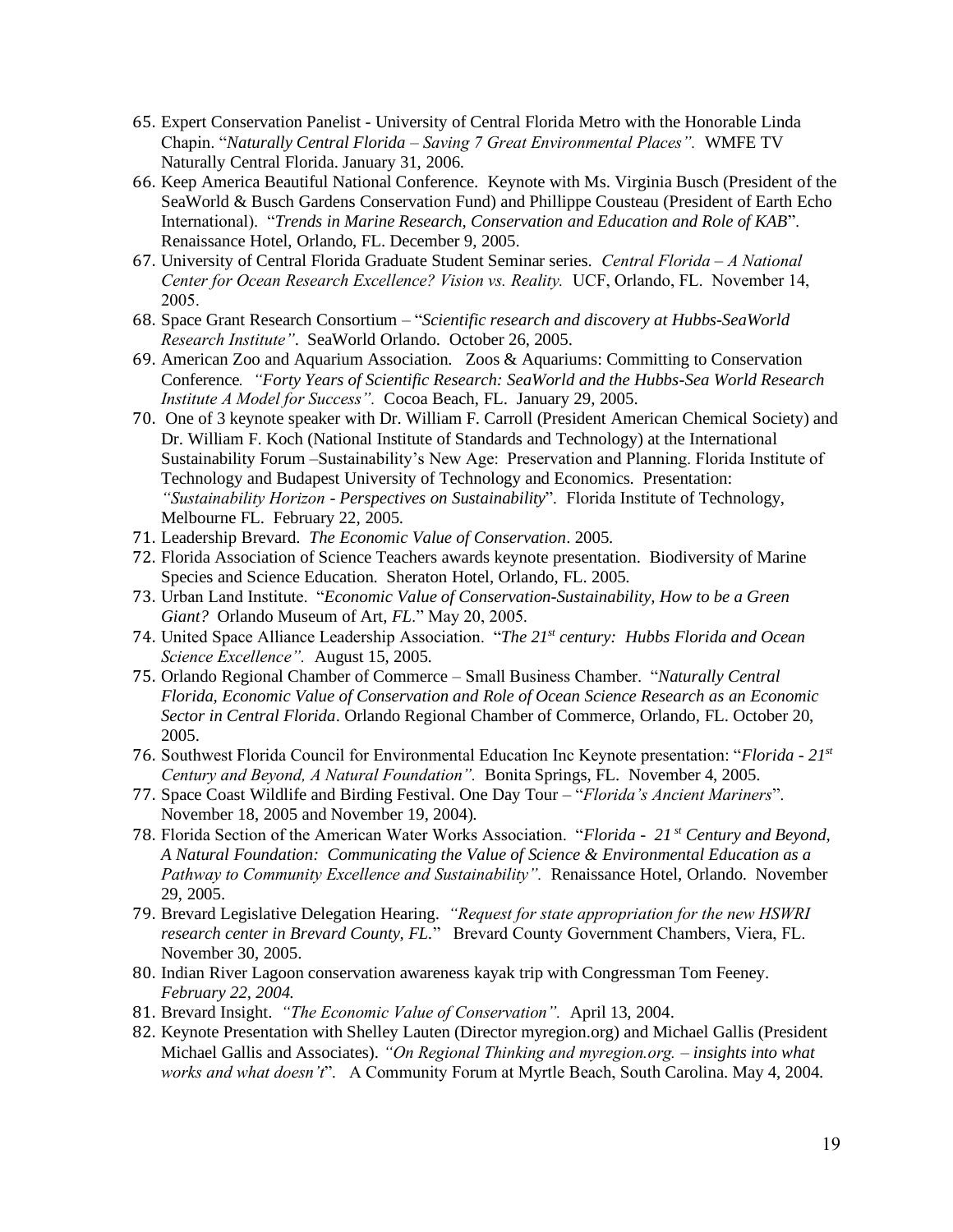- 83. Indian River Lagoon Annual Conference. *"The IRL – A historical perspective*". IRL National Estuary Program. May 15, 2004.
- 84. Panelist Florida Growth Management Conference. Orlando, FL. May 24, 2004.
- 85. Invited guest for talk-radio interview. "*The Vision for HSWRI in Florida"*. WMEL Radio Talk. August 22, 2004.
- 86. Keynote speaker "*Listening to Leaders*" live audience interview with Orlando Regional Chamber of Commerce President, Jacob Stuart. Orlando Museum of Art, FL. September 17, 2004.
- 87. Presentation to representatives of Marine Industry Association at SeaWorld Orlando. October 5, 2004
- 88. NASA Jet Propulsion Laboratory Non-Volatile Memory Technology Symposium. Keynote Lunch Speaker "*Through the Space Looking Glass: Unraveling the Mysteries of the Giant Leatherback in the Atlantic Ocean". Universal Crowne Plaza, Orlando, FL. November 16, 2004.*
- 89. Invited Commencement Speaker. Rollins College Brevard 2003 Commencement Address.
- 90. Keynote speaker at Shamu Stadium SeaWorld Orlando for professional meeting of association of medical professionals. 2001.
- 91. Leadership Brevard College Leadership Program and Leadership Brevard Programs*. Balancing environmental protection and economic growth a challenge for local communities in Florida.*  2001.
- 92. University of Central Florida Senior Seminar Series. *"Hubbs-SeaWorld Research Institute: Building on a tradition of ocean conservation and research".* 2001.
- 93. Participant Resource Conservation and Tourism Workshop sponsored by The Nature Conservancy. 2001.
- 94. Keep America Beautiful Regional Conference "*Economic and ecological value of conservation to local communities".* 2001.
- 95. Natural Areas Association 2001 Conference "Searching for a Natural Balance: Indian River Lagoon". Biological Complexity Symposium.
- 96. Estuarine Research Federation Conference "*The challenges of human population impacts to Indian River Lagoon biodiversity"*. 2001.
- 97. Brevard Zoo Committing to Conservation Conference. 2001.
- 98. *Panel presentation Alachua County conservation lands initiative sponsored by Women for Wise Growth. "Protecting water resources". Gainesville, FL.* 2000.
- 99. Council on Foundations presentation *"Partnerships: A tradition of marine research, conservation and education at Hubbs-SeaWorld Research Institute.* 2000.
- 100.Ecotourism on public and private lands in Florida Agro-Ecology Conference. Florida Center for Environmental Studies. "*Ethics in Ecotourism*". 2000.
- 101. Florida League of Environmental Regulators. Facilitator wetland restoration. 2000
- 102. Florida Institute of Technology *-* Biology Seminar Series. *Role of Research and Conservation in Florida.* 1999.
- 103.ECOTREK*-* Final keynote address to students participating in the 1999 environmental education program*.* 1999.
- 104. Florida Watchable Wildlife Conference. "*Status of nature tourism in Florida"*.1998.
- 105. Florida Parks Service Annual Park Managers Meeting. *"Economic benefits of natural lands"* and *"Ecotourism opportunities and challenges for the future".* 1997.
- 106. Florida Inter-Agency Partnership Conference for Preservation and Conservation. *"Florida Preservation 2000 Program - Balancing ecotourism opportunities and resource stewardship challenges".* 1997.
- 107. 8th Annual State/Indian Tribe EPA Wetlands Program, Atlanta, GA. *"The Indian River Lagoon Blueway: Land acquisition, a tool for wetland and watershed conservation on an ecosystem level".* 1997.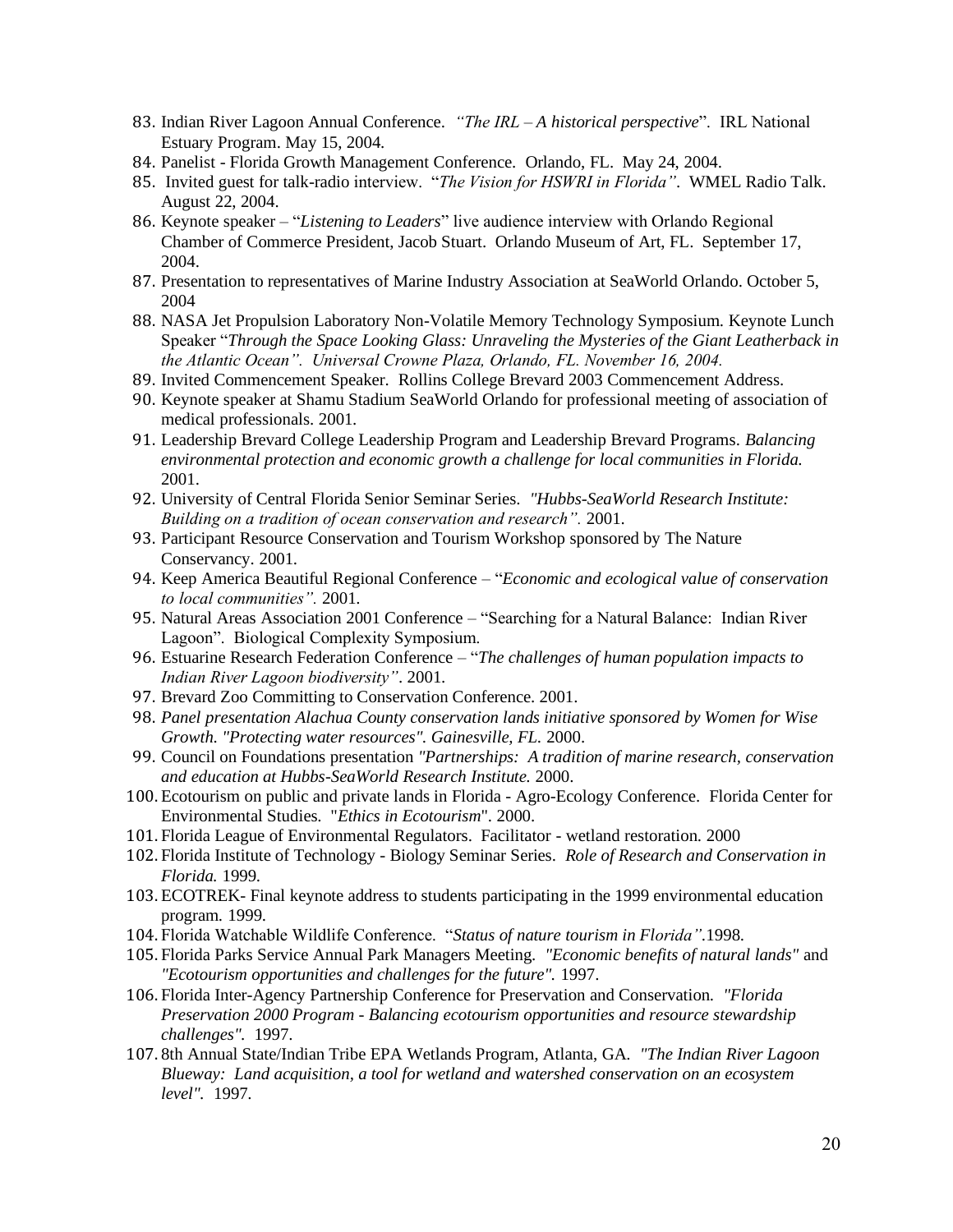- 108. Volusia County Eco-, Cultural-, Heritage- Opportunity (ECHO) Tourism Symposium. *"Local government opportunities and responsibilities for resource protection and promotion of naturebased tourism".* 1997.
- 109. FL Commission on Tourism, Eco-tourism/Heritage Tourism Advisory Committee meeting. *"Balancing ecotourism and conservation on Florida's endangered lands".* 1997.
- 110. St. Johns River Water Management District Annual Partnership Workshop. *"Ecotourism and the economic value of natural area networks".* 1997.
- 111.Leadership Brevard, Leadership Central Florida, Leadership Lake County and Brevard Insight Programs. *"Economic benefits of land protection in Brevard County, Florida ".* 1997.
- 112. Global Marketing & Management Services Inc. and Best Western International. *"Ecotourism: Corporate responsibilities for conservation".* Grand Canyon, AZ. 1997.
- 113.Everglade Coalition Conference: *"Why buy endangered lands?".* 1997.
- 114. Palm Beach Ecotourism Summit. *"Opportunities for nature-based tourism in FL".* 1996.
- 115. Annual Acquisition and Management Partners Conference, St. Johns River Water Management District: *"Economic Values of Endangered Lands" & "Partnerships for conservation, acquisition & management of Preservation 2000 lands".* 1996.
- 116.World Congress on Adventure Travel & Ecotourism. *"Corporate Commitment: Sustainable Ecotourism and Ecosystem Protection".* Bahamas.1995.
- 117. Duke University, School of the Environment, Coastal Speaker Series; *"Land acquisition & management: a tool for coastal conservation".* 1995.
- 118.Earth Stewardship Conference, Florida Sea Grant College Program; *"Sustainable neighborhoods: role of conservation and socio-economics".* 1995.
- 119. Annual Acquisition and Management Partners Conference, St. Johns River Water Management District: *"Why buy endangered lands? Pathways to ecosystem protection and economic sustainability".* 1995.
- 120. Management  $\&$  Protection of Estuaries and Coastal Waters. Workshops for EPA and Horsely  $\&$ Whitten, Inc. Workshops in Naples & Apalachicola, FL (1995); Orlando FL (1994) & Charleston SC (1993). *"Land Acquisition, a non-regulatory tool for local governments and coastal conservation".*

#### **Communicating Scientific Research and Education through Visual Graphics and Stories.**

| 2016-present | Executive leadership activities with IRLNEP senior staff and communication<br>consultants to rebrand the 25-year IRLNEP Program and implement brand activation<br>strategies through new website, annual reports, print collaterals and social media. |
|--------------|-------------------------------------------------------------------------------------------------------------------------------------------------------------------------------------------------------------------------------------------------------|
| 2015         | Design, message and brand support for HydroPro-Tech LLC.                                                                                                                                                                                              |
| 2009-Present | Design, message and brand support for website content, printed collaterals and<br>investor proposals for AquaFiber Technologies Corporation.                                                                                                          |
| 2006-2008    | Creation of original art for HSWRI Florida fund-raising events.                                                                                                                                                                                       |
|              | Creation of the HSWRI "Deep Learning" middle school science, math, language arts<br>and social studies curriculum using satellite tracks of Atlantic Leatherback turtles<br>with Satellite High School science teachers Joe and Lisa Scott.           |
| 2003         | Original concept and design for Discover Florida's Oceans specialty license plate.<br>Final art rendered by contract artist.                                                                                                                          |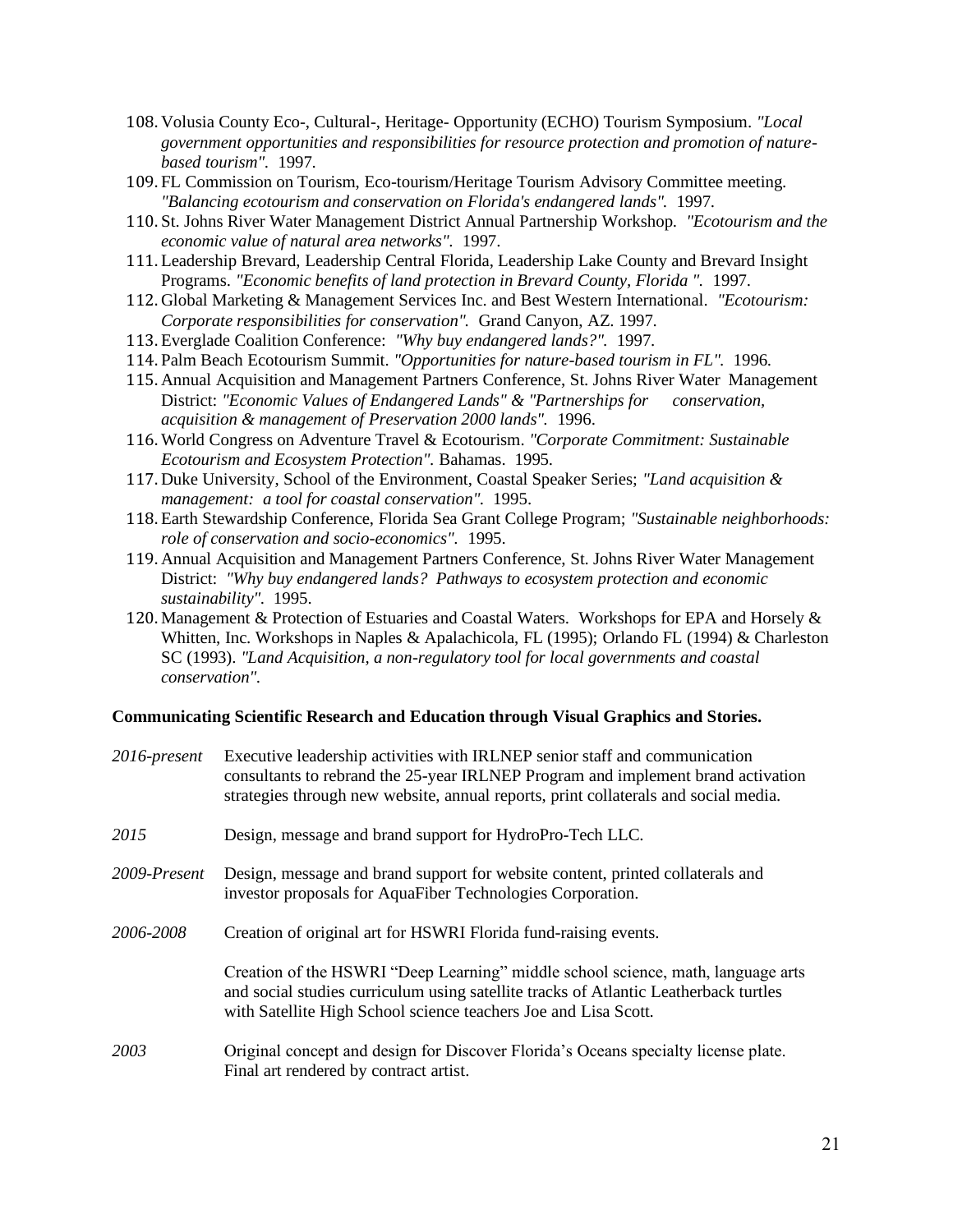| 2000 | Concept design and art guidance for exclusive sea turtle bronze limited-edition statue<br>created for HSWRI by Artist Sandra Koop. Produced by American Bronze Foundry,<br>Sanford, FL.                                                                    |
|------|------------------------------------------------------------------------------------------------------------------------------------------------------------------------------------------------------------------------------------------------------------|
| 1995 | Original art design and construction of Living Lagoon Wall - a 24 foot, portable wall<br>display for the Indian River Lagoon National Estuary Program. The wall serves as a<br>canvas for interactive art and environmental education for school children. |
| 1992 | Indian River Lagoon/Coral Reef Wall Mural - Personal Training Center, Indian<br>Harbor Beach, FL.                                                                                                                                                          |
| 1991 | Concept, design and artwork for promotional poster and educational leaflet for the<br>Indian River Lagoon National Estuary Program. Title: "Indian River Lagoon:<br>Linkage between land and sea.                                                          |
| 1990 | Indian River Lagoon Fact Sheet, Educational Brochures and Florida map: St. John's<br>River Water Management District and Marine Resources Council.                                                                                                         |
| 1989 | Illustration: Urban Wastes in Coastal Marine Environments, D.A. Wolfe & T.P.<br>O'Conner (Eds.). Vol. 5. Oceanic Processes in Marine Pollution.<br>I.W. Duedall, D. Kester, and P.K. Park (Series editors). Krieger Publ. Co. Inc.<br>Melbourne, FL.       |

# **VOLUNTEER COMMUNITY SERVICE & COMMITTEE ACTIVITIES**

Florida Governor Appointments

- Florida Harmful Algal Bloom Task Force, Florida Fish and Wildlife Conservation Commission. Appointed by Governor Ron DeSantis (2019-present).
- CareerSource Florida Board Member. Appointment by Governor Rick Scott. Two terms of Appointment: 22 July 2013 – 21 March 2015; 9 November 2015 – 21 March 2018. Appointment continues until Governor reappointment or replacement.
- Nature and Heritage Tourism Committee of Florida Tourism Commission. Appointed by Governor Jeb Bush (2001-2005).

Current Community Service and Appointments

- Advisory Board Southeast and Caribbean Disaster Resilience Partnership (2020-present).
- Florida Ocean Alliance Board of Directors (2001-Present); Elected Vice Chair (2013- Present). FOA Steering Committee for Florida Ocean and Coastal Plan funded by FL Legislature (2019 to present).
- East Coast Zoological Society of Florida/Brevard Zoo The "Aquarium Project" at Port Canaveral. Cabinet and Task Force member (2019-present).
- Lead Brevard Lecturer for annual leadership programs (1995-Present).
- Florida's Space Coast Office of Tourism, Beach Improvement Committee (March 2018-present).
- Agriculture & Natural Resources Advisory Committee, Martin County (2016- present)
- Northeast Florida Estuarine Restoration Team Steering Committee (2016-present).
- East Central Florida Estuarine Restoration Team Steering Committee (2017-present).
- Space Coast Transportation Resiliency Master Plan Task Force (2021-present).
- Florida's Space Coast Office of Tourism, Beach Improvement Committee (March 2018 present).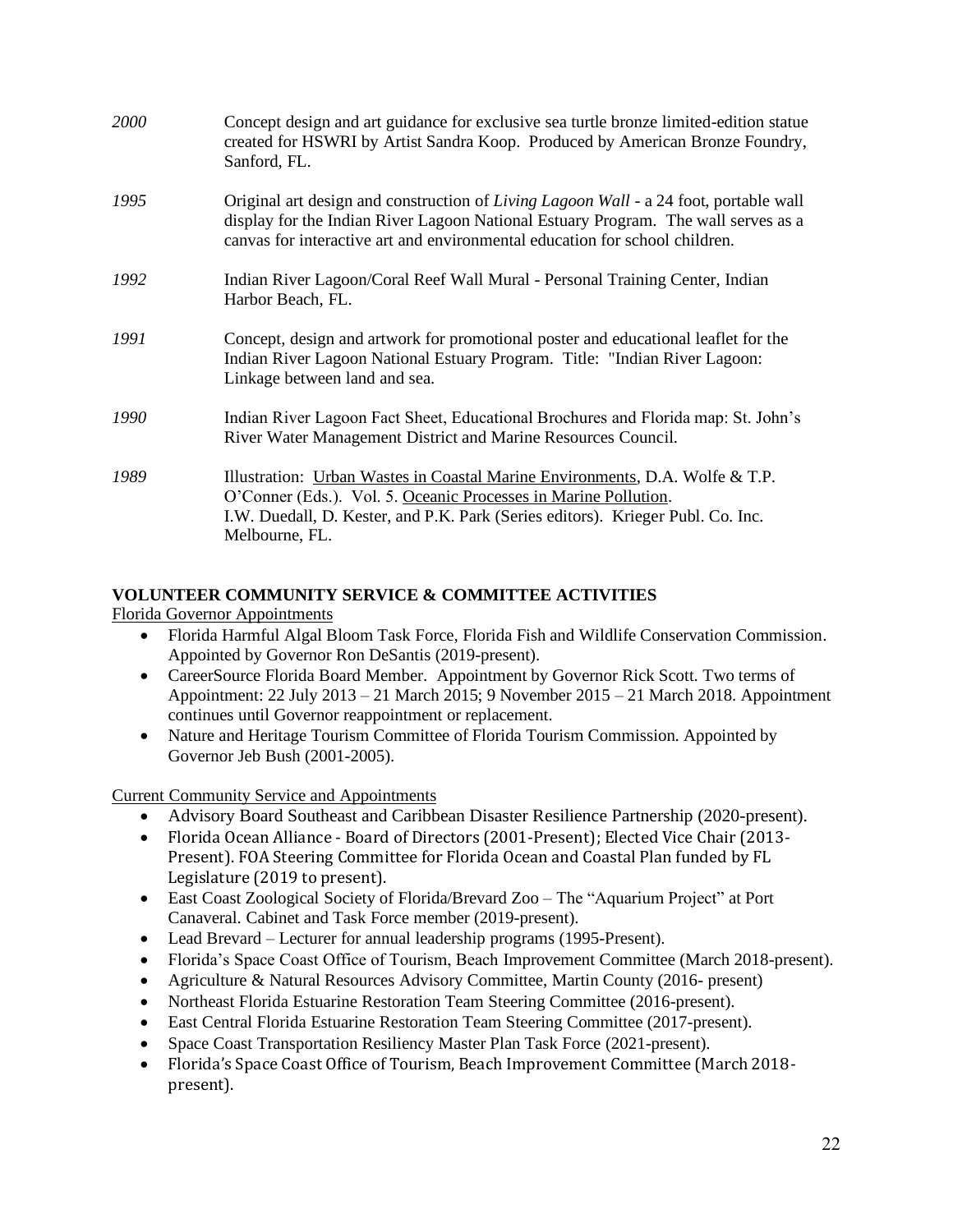Previous Community Service and Appointments

- East Central Florida Estuarine Restoration Team Steering Committee (2017-present).
- Brevard/Volusia Regional Action Plan for Resiliency and Sustainability Steering Committee (2017-2018).
- Florida Institute of Technology President Alumni Association (Jan. 2014 Nov. 6, 2015).
- Univ. Central Florida College of Sciences Executive Council to the Dean (2007 2015).
- Advisory Board Member Friends of the Archie Carr National Wildlife Refuge (1990 2015).
- *myregion.org - Executive Committee member* (2002 2013).
- Board Member Florida Institute of Technology Alumni Association (2011-2015).
- Founding Board Member for STEM Charter Middle School planned for Viera, FL. (2011- 2012).
- *myregion.org* Regional Water Strategy Steering Committee (2010-2011).
- Invited Member, Clean Technology Target Industry Cluster Florida Task Force for Workforce Florida and Enterprise Florida (2011).
- Lead Brevard Steering Committee (2001-2012).
- Keep Brevard Beautiful Board of Directors (2001-2012).
- Florida Coastal Ocean Observation System Consortium (2008-2009).
- The Nature Conservancy. External Science Advisory Panel. Disney Wilderness Preserve Long-Term Visioning Workshop (August 25-27, 2009).
- Urban Land Institute Technical Assistance Panel to develop a Regional Water Strategy Briefing Book for myregion.org (2010-2011).
- UCF "Cleantech Symposium Series" Steering Committee Member (2008).
- "GreenCities" 2009 Conference Host Committee Member (2008).
- Comprehensive Economic Development Strategy Committee East Central Florida Regional Planning Council and "myregion.org" (2007-2008).
- Board of Governors Orlando Regional Chamber of Commerce (2006-2007).
- Comprehensive Economic Development Strategy Committee East Central Florida Regional Planning Council and "myregion.org": Assisted in development of a Comprehensive Economic Development Strategy for East Central Florida.
- Brevard Zoo Board of Directors. (1998-2006).
- Forever Florida (Heritage Fountain) (2004-2005).
- Chair, Advisory Council on Environmental Education (2000-2005). Appointed by Executive Director of Florida Fish and Wildlife Conservation Commission.
- Marine Resources Council of East Central Florida Board of Directors (1996-2001).
- Space Coast Sportfishing Advisory Board (2000-2001).
- Brevard Nature Alliance Board of Directors (1999 2003).
- Doctors, Lawyers, Weekend-Warriors Surf Festival. Executive Committee (1993-2001).
- Rollins College, Brevard Campus Advisory Board (1996-2004).
- Florida Subcommittee for Nature and Heritage Tourism. 1998-2000.
- Advisory Board, Reusable Resources Adventure Center 1996-1997.
- Indian River Lagoon Ecosystem Land Acquisition Working Group. 1994-1997.
- Governor's Ecosystem Management Program: Subcommittee for Acquisition and
- Greenways. Working group Chair economic costs & benefits. 1994. Indian River Lagoon Biodiversity Conference, Organizing Committee. 1994.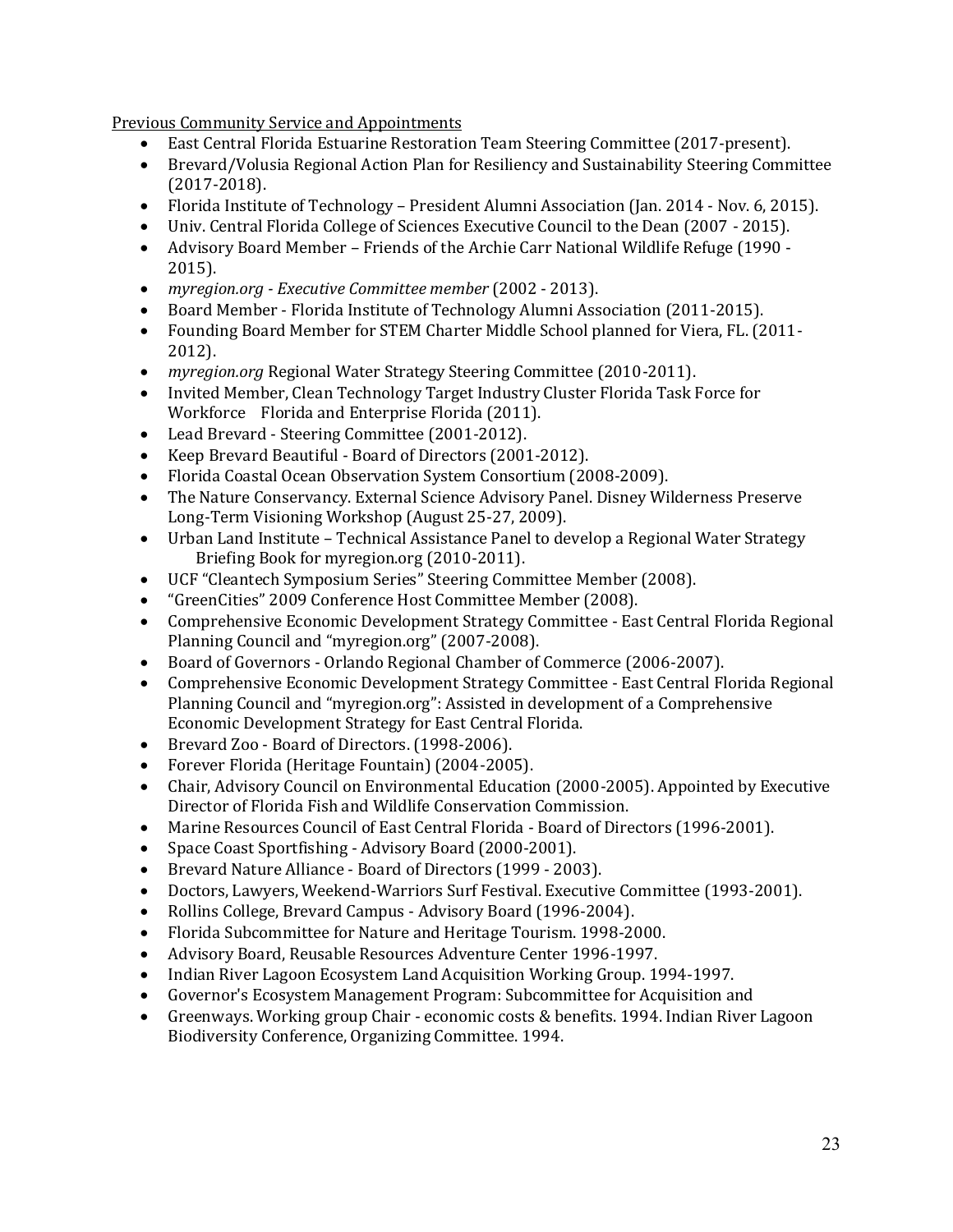# **PUBLICATIONS**

- *1.* Parkinson, Randall W., Valeri Seidel, Clay Henderson, and Duane De Freese. 2021 prepublication. Florida Scientist. "Risks to Indian River Lagoon biodiversity caused by climate change".
- *2.* Parkinson, Randall W., Valeri Seidel, Clay Henderson, and Duane De Freese. 2021. Journal of Coastal Management. "Adaptation actions to reduce impairment of Indian River Lagoon water quality caused by climate change, Florida, U.S.A. Published online: 07 Feb 2021. [https://doi.org/10.1080/08920753.2021.1875399.](https://doi.org/10.1080/08920753.2021.1875399) 18p.
- *3.* William A. Eggers, D. E. De Freese, *et al*. 2015 Dual-Nutrient (Total Phosphorus and Total Nitrogen) Remediation of Surface Water Quality at Lake Jesup, FL, a Hypereutrophic Nutrient-Impaired Lake. AquaFiber Technical Document available at [http://www.aquafiber.com/performance.html;](http://www.aquafiber.com/performance.html) Industry publication in Examiner [http://www.examiner.com/article/aquafiber-a-commercial-scale-dual-nutrient-water-remediation](http://www.examiner.com/article/aquafiber-a-commercial-scale-dual-nutrient-water-remediation-technology)[technology](http://www.examiner.com/article/aquafiber-a-commercial-scale-dual-nutrient-water-remediation-technology)
- *4.* De Freese D.E. 2009. "Florida and the Environment: From La Florida to Global Warming". The Florida Historical Quarterly. 87(4):465-483.
- *5.* De Freese, D.E. 2008. Sustainability of Ocean Resources. Perspective: Looking Beyond the "*Sustainability Horizon*" - The Value of Ocean and Coastal Scientific Research. In An International Forum on Sustainability. Gordon Nelson and Imre Hronszky, Editors. Arisztotelész Publishing Co., Budapest. ISBN 978-963-87721-1-4. Pp 64-77.
- *6.* De Freese D.E. 2007. Commentary: 21st Century Science for the Indian River Lagoon (IRL) A Vision for the Future. Florida Scientist 70(4): 314-331.
- *7.* De Freese, D.E. 2007. Keynote Address. "Lake Worth Lagoon: Defining the Future of an Urban Estuary". Lake Worth Lagoon Science Symposium. Palm Beach County Environmental Resources Management, FL. Website Publication. [http://www.co.palm-beach.fl.us/.](http://www.co.palm-beach.fl.us/)
- *8.* Eckert, Scott A., D. Bagley, S. Kubis, L. Ehrhart, C. Johnson, K. Stewart and D. De Freese. 2006. Internesting and postnesting movements and foraging habitats of leatherback sea turtles (*Dermochelys coriacea*) nesting in Florida. Chelonian Conservation and Biology. Chelonian Research Foundation. 5(2): 239–248.
- *9.* De Freese D.E. 2006. Florida should grab U.S. leadership on oceans. Orlando Sentinel invited commentary. August 8, 2006 Special to the Sentinel. Page A9.
- *10.* De Freese, D.E. 2005. "Connecting People to the Sea: The Indian River Lagoon". In Naturally Central Florida: Fitting the Pieces Together. Keith Schue, Editor. "*myregion.org*" and University of Central Florida. Orlando, FL. Pp 12-15.
- *11.* De Freese, D.E. 2005. "Sustainability Horizon: Perspectives on Sustainability". In Environmental Studies Implications for Sustainability. Gordon Nelson and Imre Hronszky, Editors. International Sustainability Forum. Florida Institute of Technology and Budapest University of Technology and Economics. Program yearbook 2005. Melbourne, Florida USA. Arisztotelész Publishing Co., Budapest. ISBN 963 86670 4 4. Pages 47-61.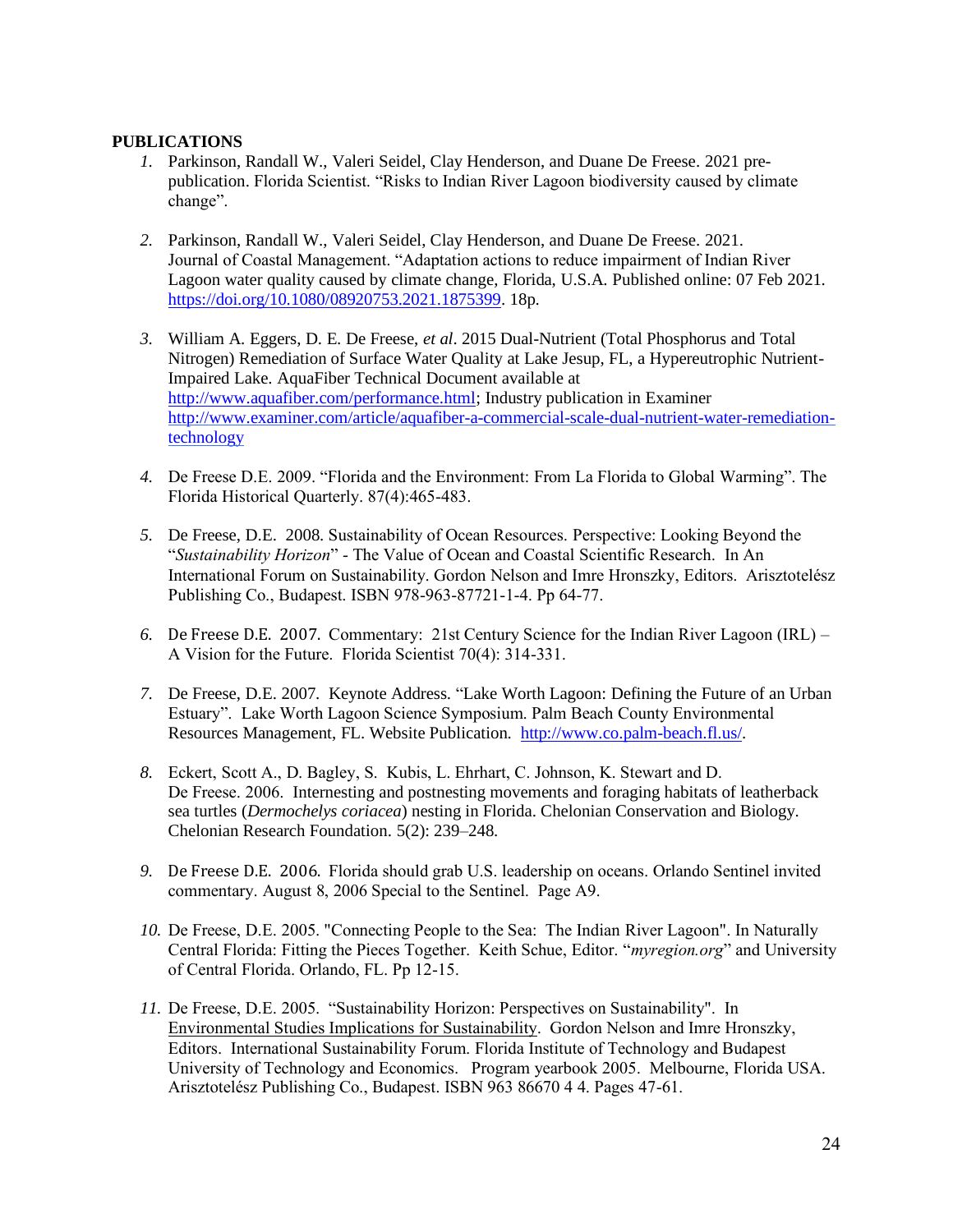- *12.* De Freese, D.E. 2000. Abstract. A Decade of Land Acquisition and Conservation for the Archie Carr National Wildlife Refuge. Proceedings from the 20th Annual Symposium on Sea Turtle Biology and Conservation.
- *13.* De Freese, D.E. and S. MacPherson. 1998. Archie Carr National Wildlife Refuge. Endangered Species Bulletin. XXIII(1):22-23. U.S. Department of the Interior Fish and Wildlife Service.
- *14.* De Freese, D.E. 1998. Investing in Florida's natural assets. Florida Naturalist. 71(1):10.
- *15.* De Freese, D.E., A. Birch, C.R. Hinkle, D. Cox, M. Hames, R. Parkinson, P. A. Schmalzer. 1998. Environmentally Endangered Lands Sanctuary Management Manual. Brevard County, FL.
- *16.* Environmentally Endangered Lands Procedures Committee, A. Birch, and D.E. De Freese. 1997. Land Acquisition Manual of the Environmentally Endangered Lands Program. Brevard County, FL.
- *17.* De Freese, D.E and A. Birch. 1995. Protecting Florida's coastal ecosystems: conservation through local land acquisition and management. Florida Department of Community Affairs, Florida Coastal Management Program. 20 p.
- *18.* De Freese, D.E and A. Birch. 1995. Report on the Archie Carr National Wildlife Refuge and barrier island ecosystem conservation initiative. Florida Department of Community Affairs, Florida Coastal Management Program. 18 p.
- *19.* De Freese, D.E. 1995. Corporate Responsibilities and Ecotourism. Proceedings of the 1995 World Congress on Adventure Travel and Ecotourism.
- *20.* De Freese, D.E. 1995. Land Acquisition: A tool for biological diversity protection in the Indian River Lagoon, Florida. Proceedings from Strategy for the Protection of Biodiversity in the Indian River Lagoon Conference, February 1994. Bull. Mar. Science. 57(1):14-27.
- *21.* De Freese, D.E. 1994. Protecting Coastal Diversity: A Local Perspective. Coastal Currents, Florida Coastal Management Program. (2)3:12-13.
- *22.* Rey, J., Kain, T. and D.E. De Freese. 1993. Occurrence of *Vallentinia gabriellae* Hydrozoa:Olindidiadidae) in a mangrove marsh impoundment, Indian River Lagoon, Florida. Wetlands (12)3: 225-229.
- *23.* De Freese, D.E. and K.B. Clark. 1991. Transepidermal uptake of dissolved free amino acids from seawater by three ascoglossan opisthobranchs. The Journal of Molluscan Studies. 57:65- 74.
- *24.* De Freese, D.E. 1991. Biological diversity in the Indian River Lagoon: an important focus for estuarine research and management. National Estuary Program 1991 Science Symposium Proceedings, February 25, 1991.
- *25.* De Freese, D. E. 1991. Threats to biological diversity in marine and estuarine ecosystems of Florida. Coastal Management 19: (73-101).
- *26.* De Freese, D.E. 1991. Mangroves, mosquitoes and the Indian River Lagoon. Florida Oceanographic. 12(2):20-24.